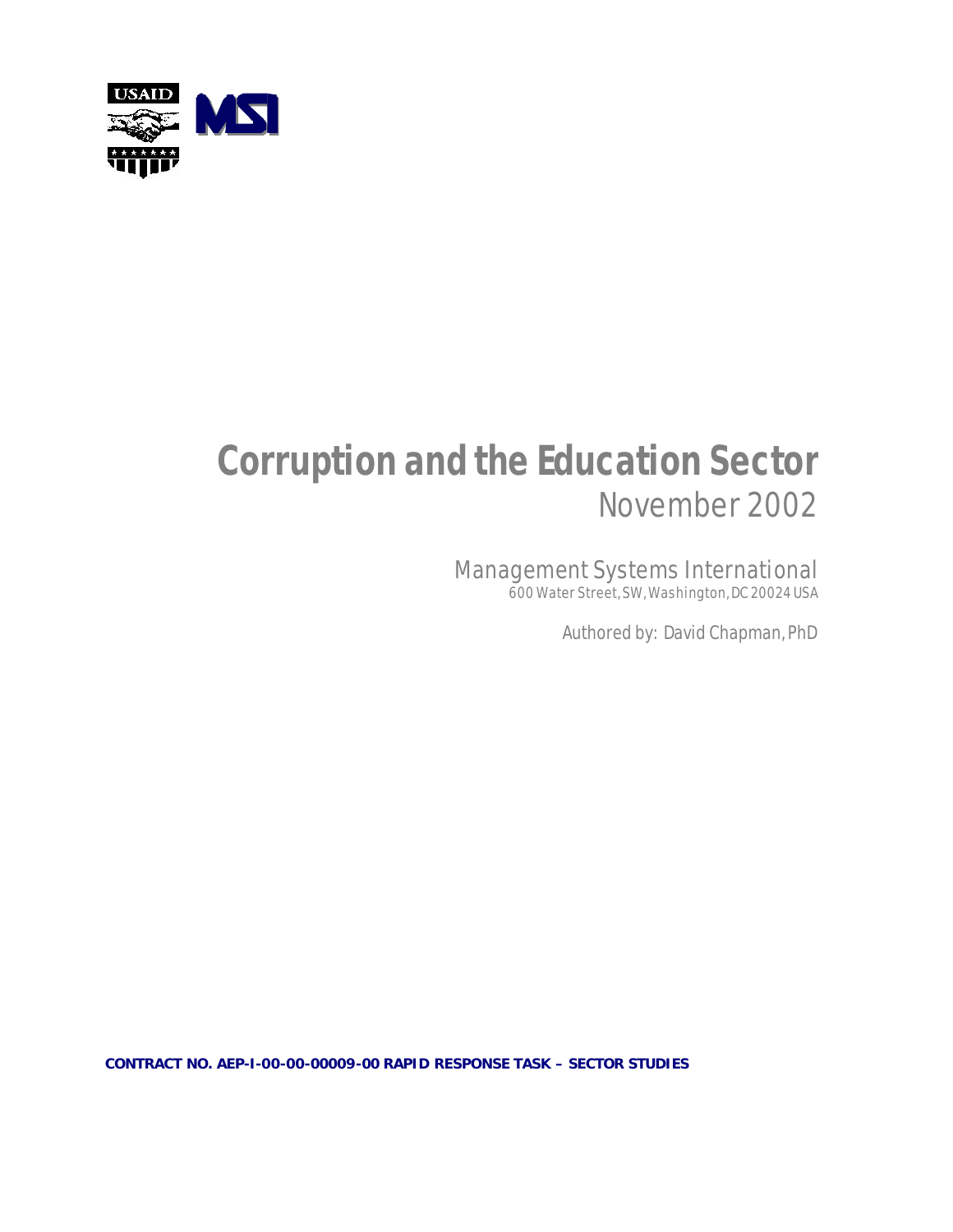## **Abstract**

This paper discusses reasons that national education systems are particularly vulnerable to pervasive corruption, forms that corruption takes within the education sector, and interventions that have been suggested for reducing corruption. The central argument of the paper is that, while there are ample examples of large-scale corruption within central education ministries, the most serious consequences arise from the pervasive, petty corruption that permeates the day-to-day transactions at the classroom, school, and district levels. The real damage to a society occurs when entire generations of youth are mis-educated – by example -- to believe that personal success comes not through merit and hard work, but through favoritism, bribery, and fraud. Such lessons have the potential to undermine civil society well into the future.

The paper discusses donor complicity in corruption, for example, when donors overlook corruption in order to achieve larger strategic political interests, provide funding at levels that exceeds absorptive capacity, or penalize contractors for slow implementation caused by their unwillingness to pay petty bribes to facilitate work flow on projects they manage. Finally, the paper highlights the efforts in several countries to reduce corruption through the introduction of more objective measures for awarding education-related opportunities, greater transparency, and effective use of community organizations.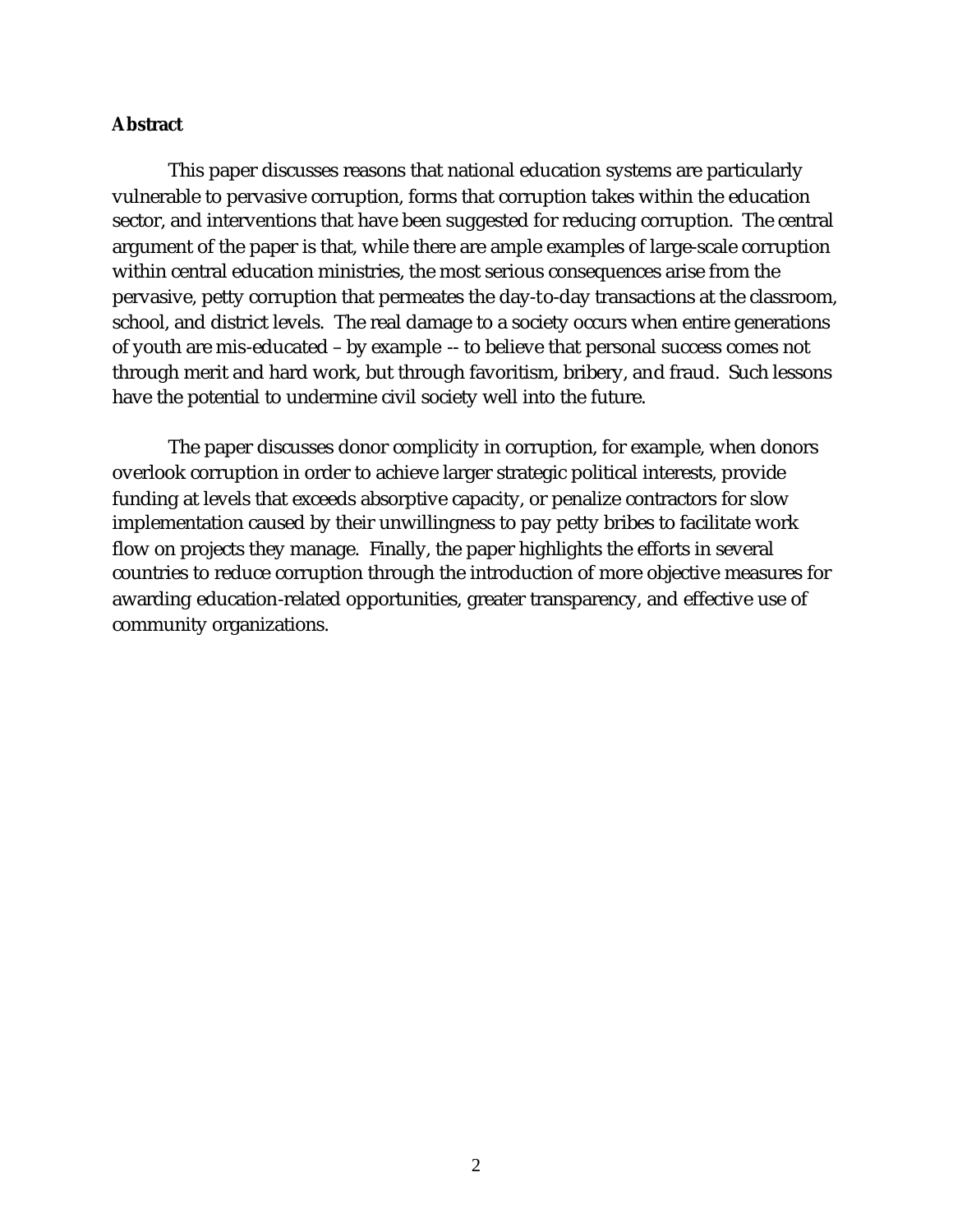## **I Introduction**

National education systems across the developing world are particularly vulnerable to pervasive corruption, largely for three reasons. (1) As one of the few governmental agencies with high visibility representation all the way down to the community level, education is an attractive structure for patronage and manipulation of local sentiment. (2) Decisions perceived to have significant consequences for people's lives are made by "gatekeepers" who control decisions at each of those levels (e.g., district education officers, headmasters, teachers). (3) A considerable amount of education funds are spent in small amounts, across many scattered sites, most of which have weak accounting and monitoring systems. While there are ample examples of large-scale corruption within central education ministries, this paper argues that the most serious consequences arise from the pervasive, petty corruption that permeates the day-to-day transactions at the classroom, school, and district levels. The real damage to a society occurs when entire generations of youth are mis-educated – by example -- to believe that personal success comes not through merit and hard work, but through favoritism, bribery, and fraud. Widespread petty corruption breaks the link between personal effort and anticipation of reward. This, in turn, limits the economic and social development well beyond the immediate corruption. Such lessons have the potential to undermine civil society well into the future.

#### **II Vulnerabilities to Corruption in the Education Sector**

#### **How is corruption manifested in the education sector?**

One of the central problems in combating corruption is the difficulty in clearly defining the behaviors that constitute it. Five behaviors may be labeled, at different times, as corruption:

1. *Blatantly illegal acts of bribery or fraud*: There are ample examples of blatant fraud and bribery, in which education officials at all levels demand some form of payoff for themselves, family, or friends in return for their help in shaping the outcome of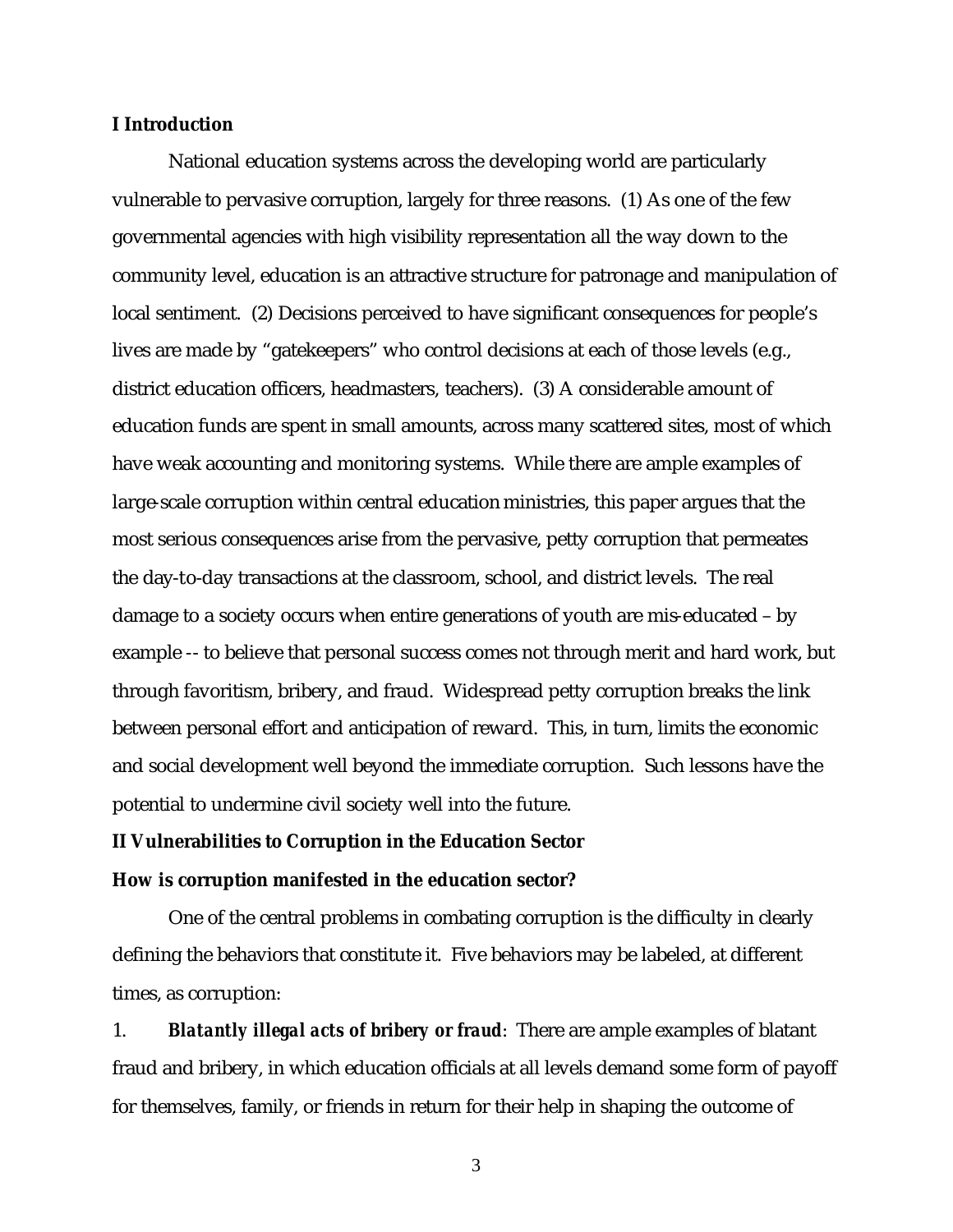contracts, implementation efforts, distribution systems, etc. While mechanisms may vary, there is wide agreement that these practices are corrupt.

2. *Actions taken to secure a modest income by people paid too little or too late*: When teachers sell grades or require students to pay for private tutoring in order to pass a course, most observers recognize it as corruption. Often, however, such behavior is judged less harshly in settings in which teachers' salaries are extremely low or salary payments are delayed for months. It tends to be tolerated because virtually all observers recognize that teachers have little choice if they are to live. In some countries, such as Cambodia, these practices are tacitly condoned by government, which recognizes that it could not maintain a teaching force if teachers were unable to subsidize their salaries, even if they use practices that compromise the quality of education.

3. *Actions taken to get work done in difficult circumstances*: At times, what appear as corruption may be better understood as ministry and project personnel cutting corners, ignoring rules, and by-passing procedures in order to move activities forward in ways important to the success of a project or ministry initiative. (see Box A1). What appears as corruption to some people may be viewed as pragmatic project management by others. For instance, when project implementation requires government staff to work harder or longer hours than is their custom, a project manager may pay an unauthorized bonus as an incentive. Similarly, a project manager may pay government personnel to provide data that should be free. An unfortunate outgrowth of these practices is that it often teaches local staff that they can extort money by withholding services, and a pattern develops. Nonetheless, failure of the project manager to take these actions could undercut project success.

4. *Differences in cultural perspective (e.g., gift giving***)**: In some cultures it is customary and expected that gifts are given even in return for small favors. While token gifts of little monetary value often satisfy the cultural expectation, the practice has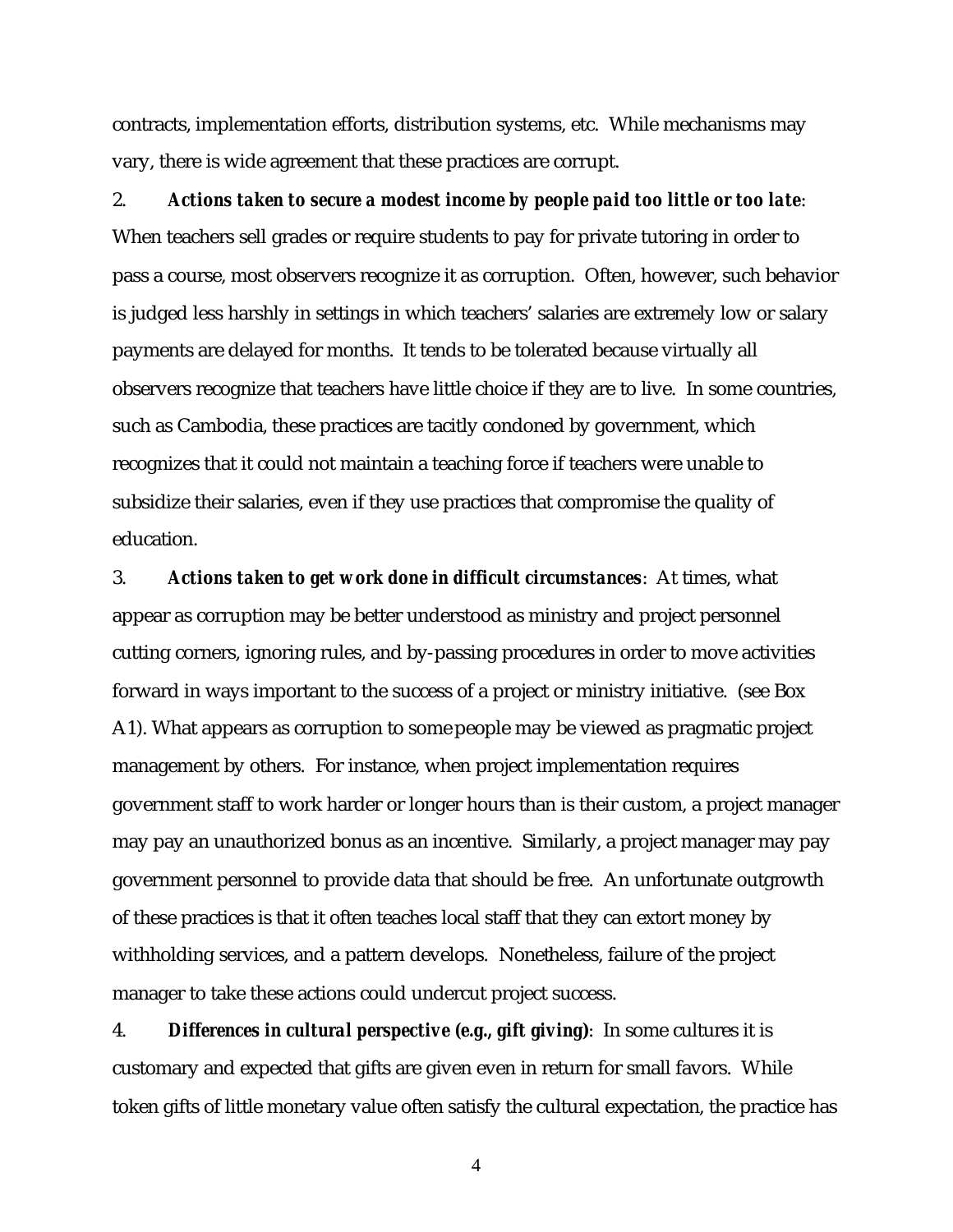sometimes mushroomed into widespread, petty extortion. The practice of gift giving has often been exploited to mask a corrupt practice in the disguise of a cultural expectation. This is illustrated by the Chinese student who, needing the signature of a local official in order to secure a passport to study abroad, took a new television set to the official to thank him for his signature. In Russia, it is commonplace to provide small gifts -- a box of candy, flowers (or a bottle of vodka) -- to authorities as a token of respect, if not a request for special assistance.

5. *Behavior resulting from incompetence*: What appears as corruption is sometimes merely the incompetence of key actors or the inadequacies of the infrastructure in which they work. When record keeping systems are weak or nonexistent, key personnel assign little importance to maintaining records. It is then often difficult to know whether education officials' inability to account for money or supplies reflects deception or poor management practices. For example, despite the expenditure of several million dollars of donor funds on textbook production and distribution in Laos and government receipts indicating the books had been delivered to the district education offices, international teams were unable to locate very many of the new books during site visits to the schools. It was never completely clear whether this was a case of poor record keeping or diversion of textbook funds. <sup>1</sup>

The essential point is that thoughtful, reasonable people can disagree over what constitutes corruption. Even when observers agree that certain actions constitute corruption, they may differ in their tolerance of the offense (e.g., when the sales of grades is tolerated because teachers are underpaid). Moreover, those forms most widely condemned (e.g., contract kickbacks) tend to be the least visible; those forms that tend to be the most visible (forced private tutoring) tend to be the most widely tolerated.

<sup>1</sup> Asian Development Bank (2000). *Lao People's Democratic Republic Education Development Sector Development Plan*, Manila: Asian Development Bank and Vientiane: Ministry of Education.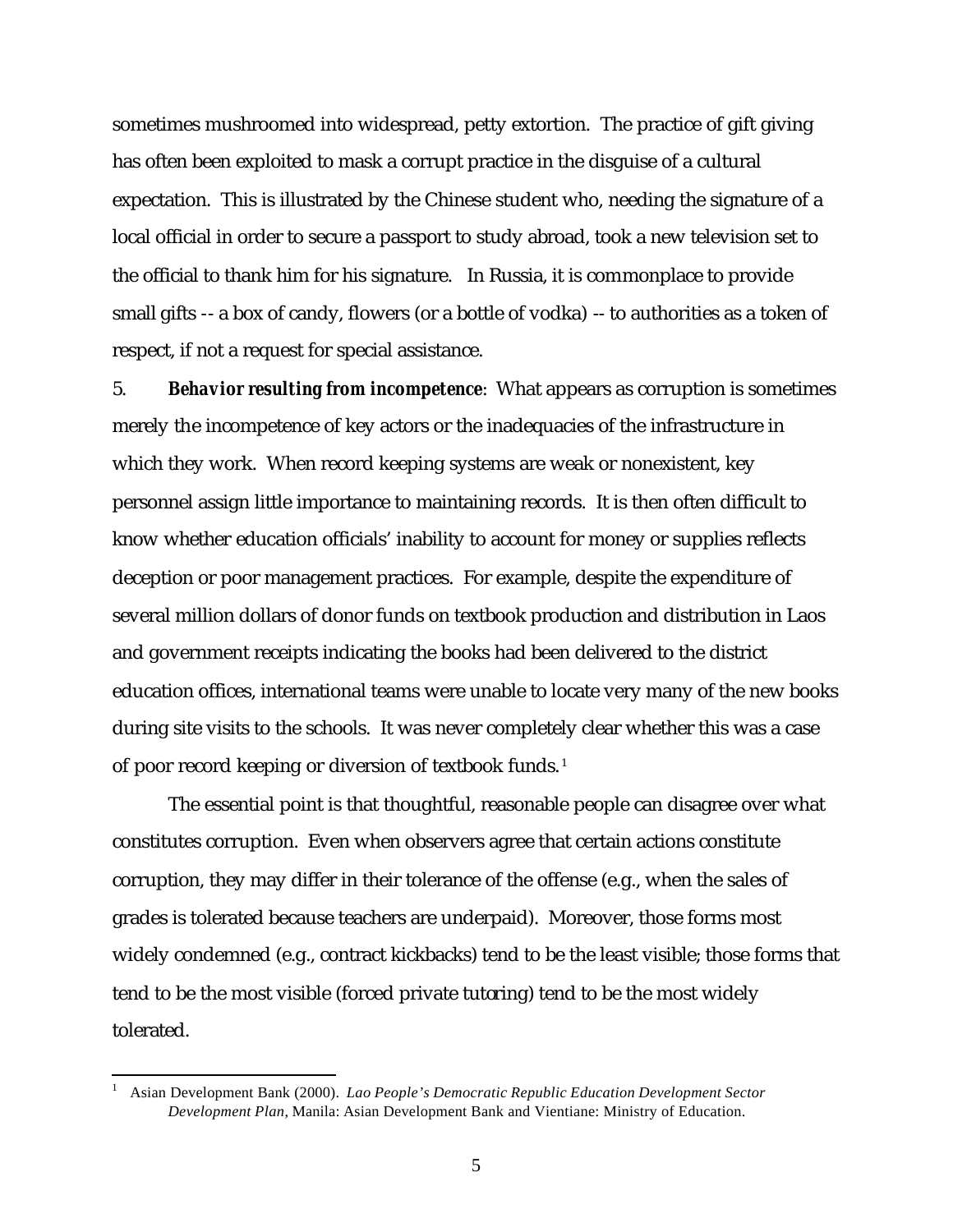Disagreement over what constitutes corruption has serious consequences for efforts to combat it. While each country has a different legal definition of corruption, the often broader conception of corruption as the misuse of public office for private gain yields a much larger context in which citizens can detect official misconduct. Forceful actions to reduce corruption could lead to great trouble for individuals who were merely cutting corners in their effort to do a good job or who were unclear about the lines between gifts and bribes. If, in response to anti-corruption efforts, educators, government officials, and project staff started strictly complying with the myriad of government and donor rules, especially those involving international aid, education projects could bog down and stall. On the other hand, if a looser definition of corruption was used, intentionally corrupt behavior could hide behind expressions of good intention or confusion about meanings. Effective efforts to combat corruption require clear, but sensible, definitions of what is acceptable behavior and what is not.

#### **The costs and consequences of corruption**

The most direct, and in some ways the most inconsequential, cost of corruption is the waste of the financial resources that get misdirected. The more serious costs are incurred when (a) children unable to afford bribes are denied access to schooling, (b) talent is misallocated due to promotion being awarded on the basis of bribery rather than merit, and (c) a generation of children come to believe that personal effort and merit do not count and that success comes through manipulation, favoritism and bribery. When corruption is so pervasive that it comes to be viewed as a basic mechanism of social and economic interaction, it instills a value that is highly destructive to social and economic development of a country.

#### **How prevalent is corruption in the education sector?**

Several organizations have developed corruption perception indices that purport to rank countries in terms of the extent of corruption (i.e., The Internet Center for Corruption Research, http://www.gwdg.de/~uwvw/icr.htm). However, objective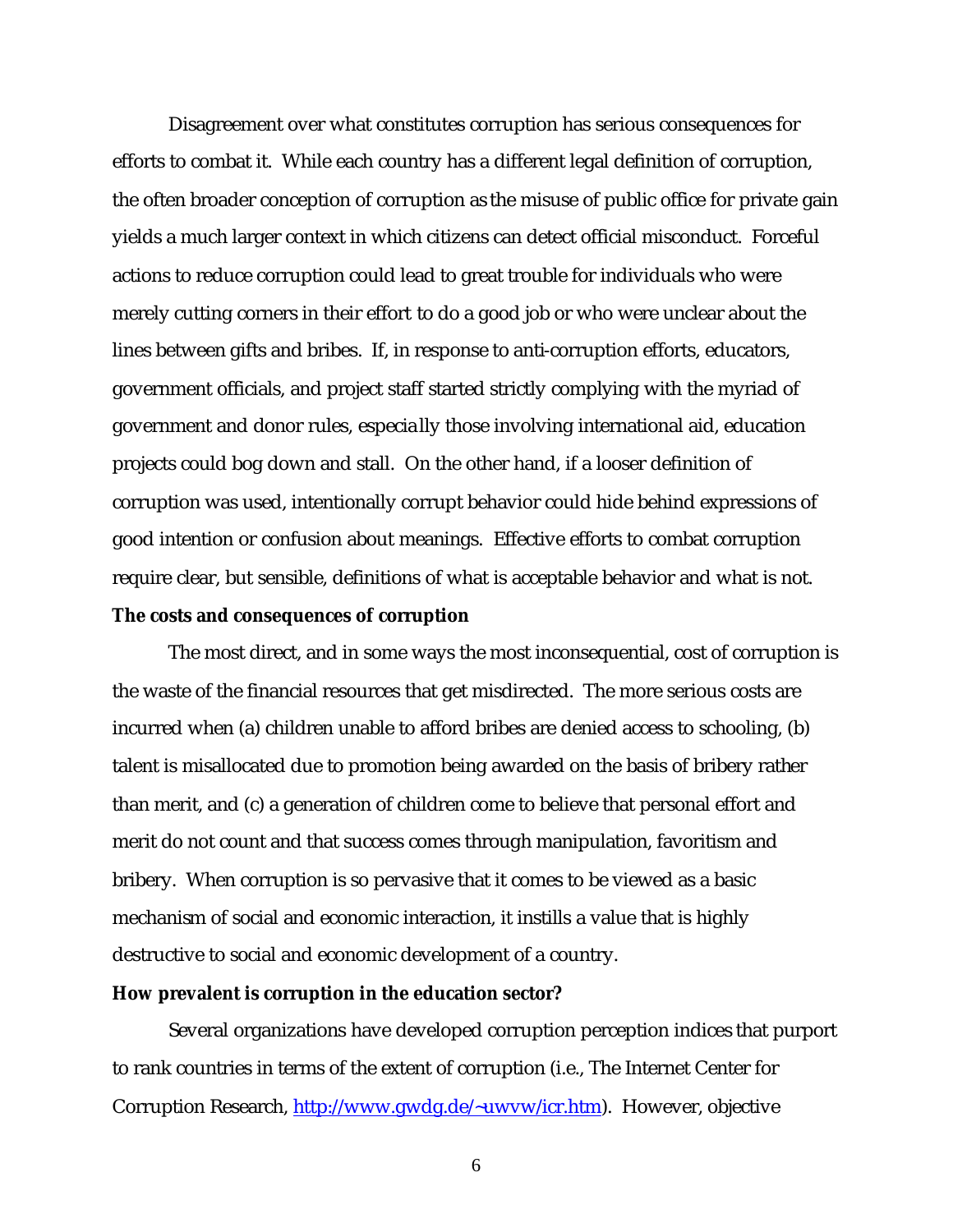estimates of the prevalence of corruption specific to the education sector are hard to determine. Anecdotal evidence suggests that, while corruption is present in the education system of many countries, it is widespread in some countries of South and Southeast Asia and endemic in many countries of the Former Soviet Union and Africa. Table 1 provides some insight into the pervasiveness of corruption. Across 17 countries in the survey, the percent of citizens who believe corruption is widespread ranged from 1% to 53%, with about half the countries in the 20-40% range. The highest percentages of educators who report being asked for a bribe were in Southeast Asia (e.g., Bangladesh, Cambodia, Indonesia).

#### **What forms does corruption take in the education sector?**

Corruption can occur at any point in a system where decisions are made that have meaningful consequences for individuals. In the education sector, that means it can happen at virtually every level, from the central ministry down to the school and classroom. It can happen any time educators operate as gatekeepers to real or assumed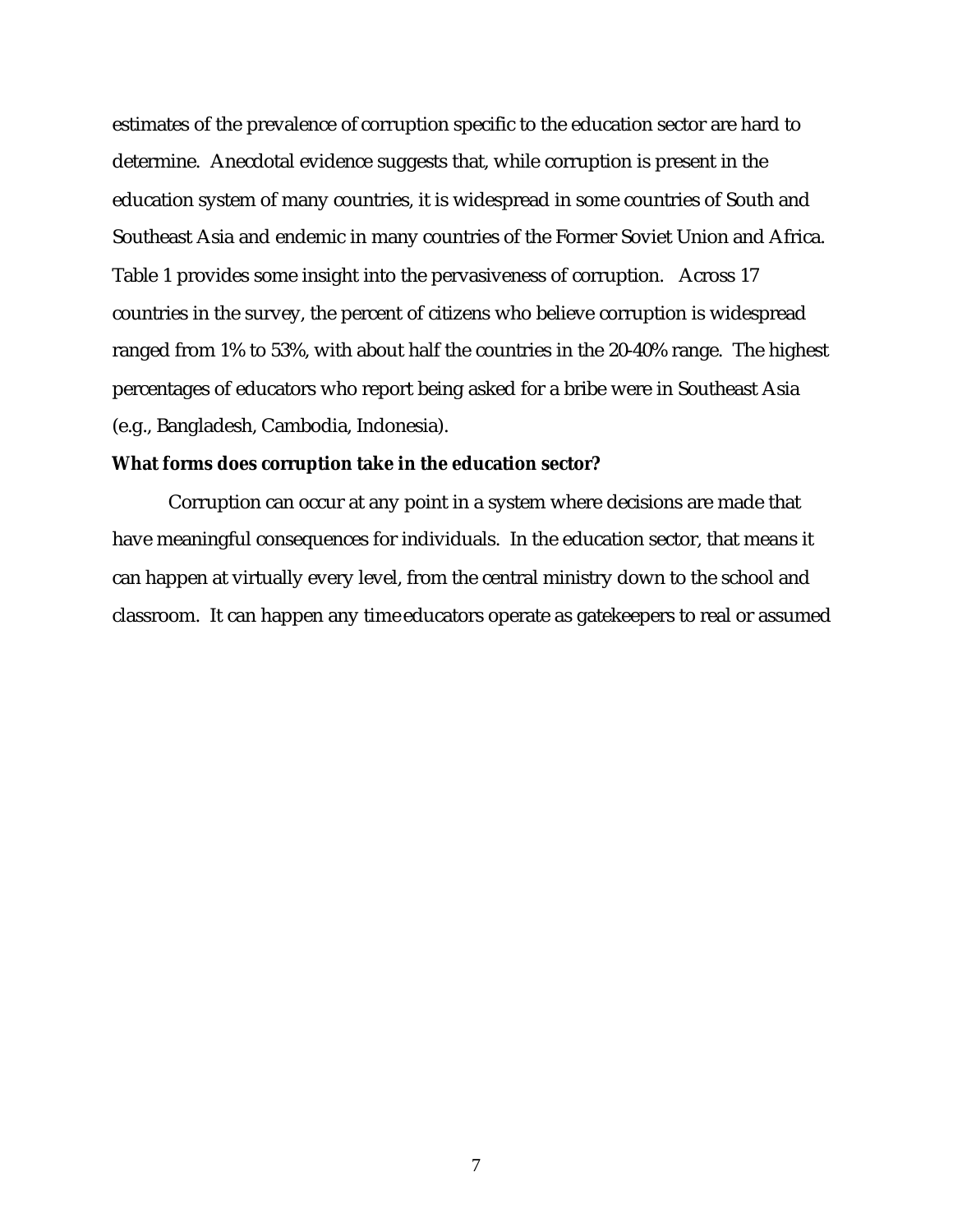|                | % who perceive corruption is<br>widespread among |                 |                                                 | % who have been asked for bribe by |                 |                                                 |
|----------------|--------------------------------------------------|-----------------|-------------------------------------------------|------------------------------------|-----------------|-------------------------------------------------|
| <b>Country</b> | University<br><b>Professors</b>                  | <b>Teachers</b> | Within the<br>education<br>sector in<br>general | University<br><b>Professor</b>     | <b>Teachers</b> | <b>Education</b><br>professionals<br>in general |
| Albania        | 32                                               | 10              |                                                 | 28                                 | 11              |                                                 |
| Bangladesh     |                                                  |                 |                                                 |                                    |                 | 74                                              |
| Bosnia         | 38                                               | 22              | 38                                              | 11                                 | 5               |                                                 |
| Bulgaria       | 28                                               | 10              |                                                 | 14                                 | $\overline{4}$  |                                                 |
|                |                                                  |                 |                                                 |                                    |                 |                                                 |
| Cambodia       |                                                  |                 |                                                 |                                    |                 | 41                                              |
| Croatia        | 31                                               | 16              |                                                 | 5                                  | $\overline{2}$  |                                                 |
| Ghana          |                                                  |                 |                                                 |                                    |                 | 24                                              |
| Honduras       |                                                  |                 | $\overline{2}$                                  |                                    |                 |                                                 |
|                |                                                  |                 |                                                 |                                    |                 |                                                 |
| Indonesia      |                                                  |                 | 53                                              |                                    |                 | 24                                              |
| Latvia         |                                                  |                 | $\mathbf{1}$                                    |                                    |                 |                                                 |
| Macedonia      | 43                                               | 23              |                                                 | 14                                 | 9               |                                                 |
| Montenegro     | 32                                               | 21              |                                                 | 10                                 | 6               |                                                 |
| Peru           | 18                                               |                 |                                                 |                                    |                 | 7                                               |
| Romania        | 22                                               | 18              |                                                 | 13                                 | 15              |                                                 |
| Russia         |                                                  |                 | 20                                              | 16                                 | 6               |                                                 |
| Serbia         | 42                                               | 33              |                                                 | 27                                 | 20              |                                                 |
| Slovakia       |                                                  |                 | 38                                              |                                    |                 |                                                 |

Table 1 Perceptions of pervasiveness of corruption, selected countries

benefits. As education is widely viewed as access to life opportunity, higher lifetime earnings, and greater social mobility, even seemingly small decisions are often awarded great value.

Gatekeepers at different levels of the education system introduce corruption around the particular opportunities and benefits they control. Their motivation is often economic – to supplement their income -- but may also be an effort to extend their status or power, create future career opportunities, or conform to expectations of those whose patronage they seek. Figure 1 illustrates the types of corruption that can occur at different levels of the education system. At the central ministry levels, much of the corruption involves the diversion of funds associated with procurement, construction,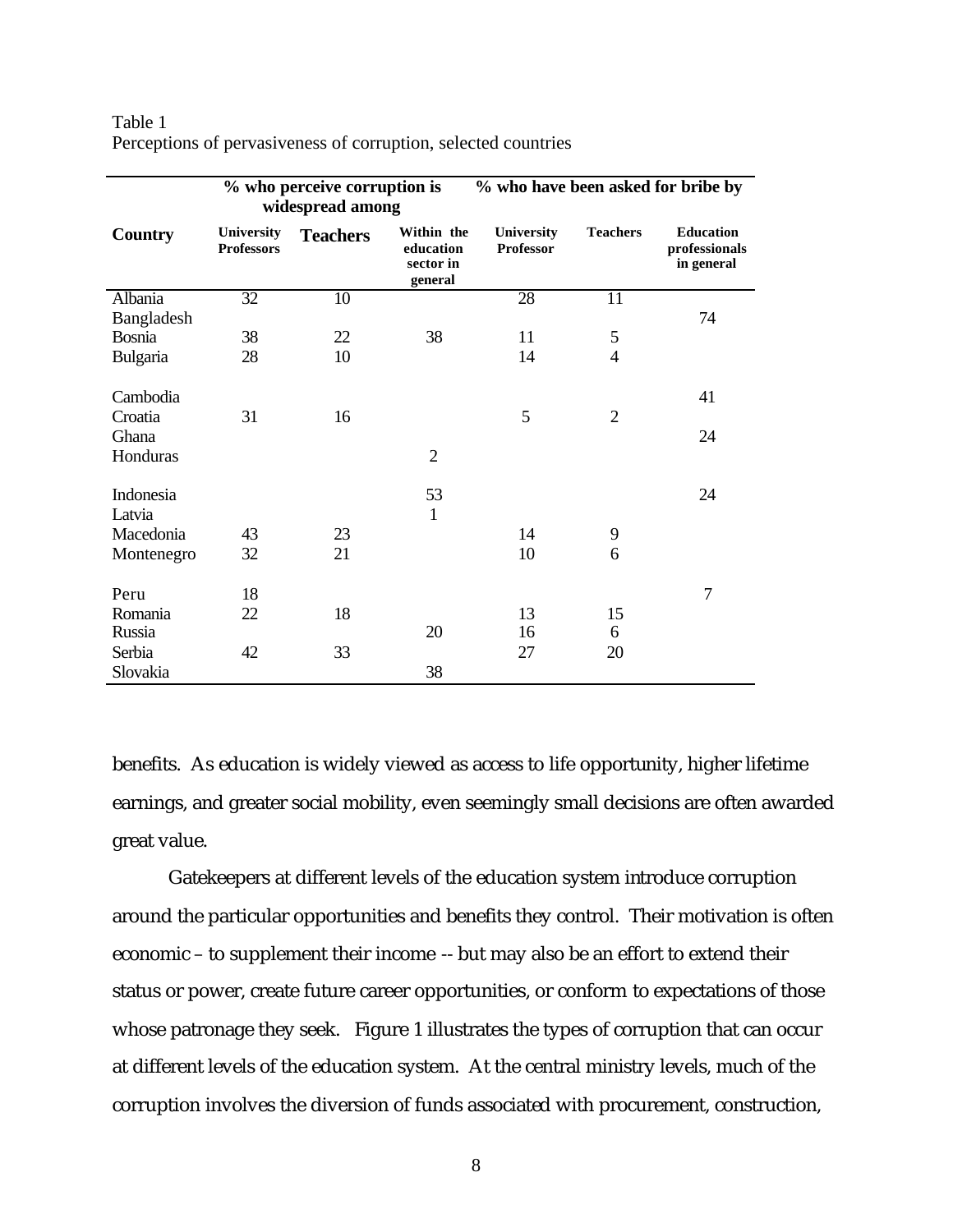and of the funds intended for allocation to lower levels of the system. At intermediate levels of the education bureaucracy, the corruption tends to center on procurement, diversion of money and supplies on their way to the schools, and bribes from educators lower in the system seeking to secure opportunity or avoid punishment. At the school level, corruption tends to center on bribes from parents to ensure student access, good grades, grade progression, and graduation. However, it also takes the form of teacher absenteeism—teachers collect salaries but the intended instruction does not occur.

Educators at the school level also can divert funds, school supplies, and sometimes food that the schools received from community or government sources. Headmasters and teachers are also in a position to assess unauthorized fees for real or imaginary services (e.g., paper fees in order to take a exam), create the need for private tutoring, or take salaries for work not actually done.

#### **III Responses to corruption in the education sector**

Corruption is not inevitable and corruption is not a life sentence for a country or government. A key factor in the differing corruption levels across countries and within the same country over time is the *quality of top leadership*. Leaders who respect the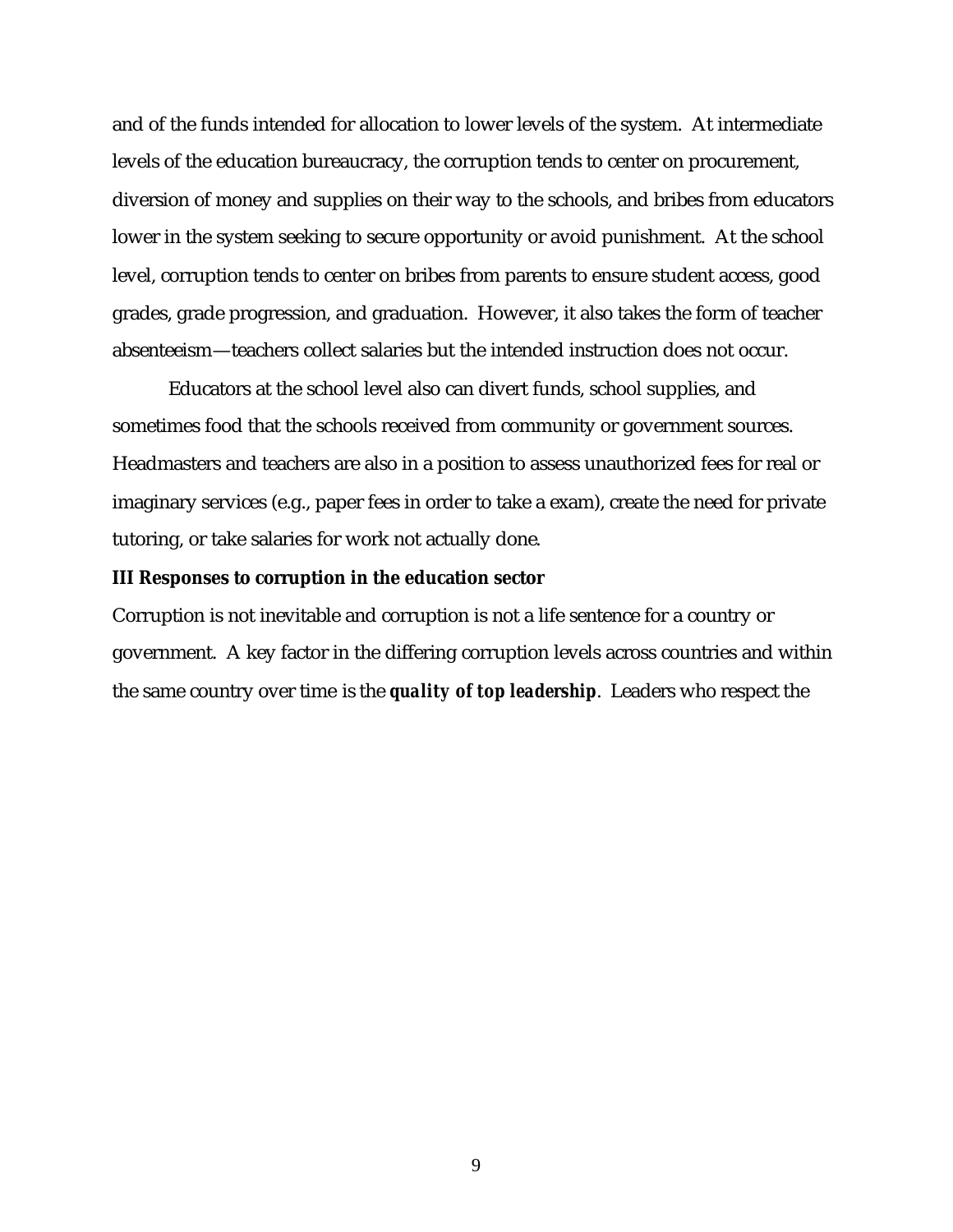# **Figure 1**

# **Illustration of common forms of corruption in the education sector, by level of the education system**

| <b>Level</b><br>of  | <b>Type of Behavior</b>                                            |  |  |  |
|---------------------|--------------------------------------------------------------------|--|--|--|
| <b>Activity</b>     |                                                                    |  |  |  |
| Central             | Kickback on construction and supply contracts                      |  |  |  |
| Ministry            |                                                                    |  |  |  |
|                     | Favoritism in hiring, appointments, and promotions decisions       |  |  |  |
|                     | Diversion of funds from government accounts                        |  |  |  |
|                     | Diversion of funds from international assistance funds             |  |  |  |
|                     | Ghost teachers and employees                                       |  |  |  |
|                     | Requiring payment for services that should be provided free        |  |  |  |
|                     | Withholding needed approvals and signatures to extort bribes       |  |  |  |
|                     | (e.g., gifts, favors, outright payments)                           |  |  |  |
|                     | Directing the location of construction and services to locations   |  |  |  |
|                     | that offer opportunities for gain by oneself, family, or friends   |  |  |  |
|                     | Requiring the use of materials as a way of creating a market for   |  |  |  |
|                     | items on which oneself, family or friends hold an import or        |  |  |  |
|                     | production monopoly                                                |  |  |  |
| Region/district     | Overlooking school violations on inspector visits in return for    |  |  |  |
|                     | bribes or favors                                                   |  |  |  |
|                     | Diversion of school supplies to private market                     |  |  |  |
|                     | Sales of recommendations for higher education entrance             |  |  |  |
|                     | Favoritism in personnel appointments (e.g., headmasters,           |  |  |  |
|                     | teachers)                                                          |  |  |  |
| <b>School level</b> | <b>Ghost teachers</b>                                              |  |  |  |
|                     | Diversion of school fees                                           |  |  |  |
|                     | Inflation of school enrollment data (in countries in which central |  |  |  |
|                     | ministry funds are allocated to school on basis of enrollment)     |  |  |  |
|                     | Imposition of unauthorized fees                                    |  |  |  |
|                     | Diversion of central MOE funds allocated to schools                |  |  |  |
|                     | Diversion of monies in revolving textbook fund                     |  |  |  |
|                     | Diversion of community contributions                               |  |  |  |
| Classroom/teac      | Siphoning of school supplies and textbooks to local market         |  |  |  |
| her level           | Selling test scores and course grades                              |  |  |  |
|                     | Selling change of grade                                            |  |  |  |
|                     | Selling grade-to-grade promotion                                   |  |  |  |
|                     | Selling admissions (especially to higher education)                |  |  |  |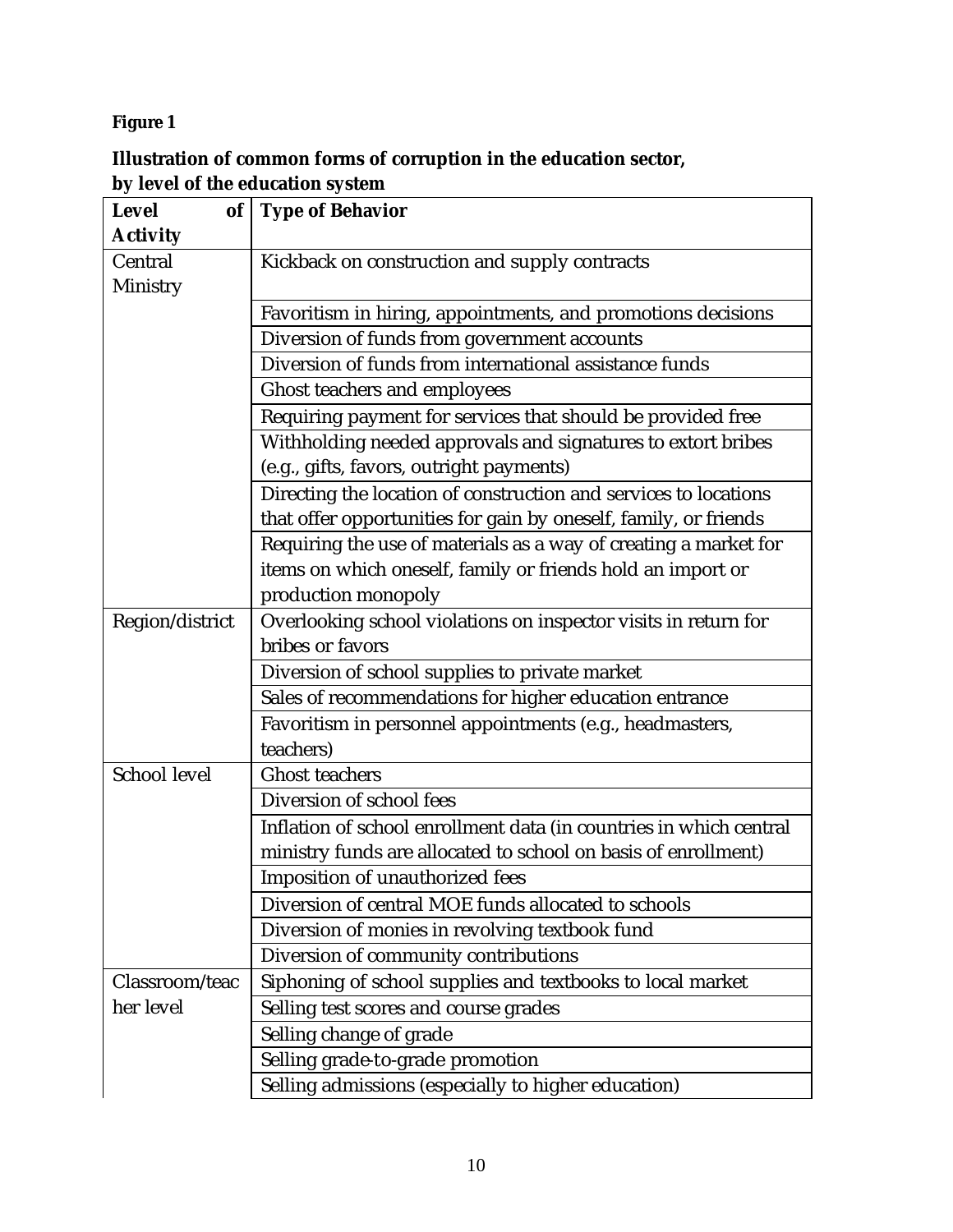|               | Creating the necessity for private tutoring                      |  |  |
|---------------|------------------------------------------------------------------|--|--|
|               | Teachers' persistent absenteeism to accommodate other income     |  |  |
|               | producing work                                                   |  |  |
| International | Payment of bribes                                                |  |  |
| agencies      | Payment of excessive or unnecessary fees to obtain services      |  |  |
|               | Skimming from project funds                                      |  |  |
|               | Allocating (or acquiescing in the allocation of) project related |  |  |
|               | opportunities on the basis of candidates connections rather than |  |  |
|               | on merit                                                         |  |  |

Source: original

rule of law, emphasize transparency in the operation of the offices they oversee, take action against subordinates found violating rules, and exhibit integrity in their own transactions can make a difference. Honest leaders can be a powerful force in reducing corruption. Conversely, when top leadership is corrupt, they lack the moral platform to demand honesty in others.

Implementing honest practices can be tricky, possibly dangerous, even for highly committed leaders. In some cultures, it is widely understood that one of the benefits of public office is the opportunity to accrue personal wealth through manipulation of the system. Appointments to senior government positions are granted as rewards, a recognition that the appointee has earned a turn to loot. Just as incentives, when commonplace, loose their incentive value, corrupt practices, when pervasive, become the norm. Those not participating may be considered naïve, odd, or stupid, even by those who suffer the negative consequences. Consequently, effective leadership to reduce corruption often requires considerable personal courage. Leaders have to withstand criticism, often overt opposition, from colleagues who see their own selfinterest threatened by the introduction of more transparent and honesty practices.

In some cases, senior officials fear retaliation by colleagues intent on protecting their income and influence. At lower levels of management, some fear they will lose their jobs if they do not participate in, or at least cover-up, the corrupt practices that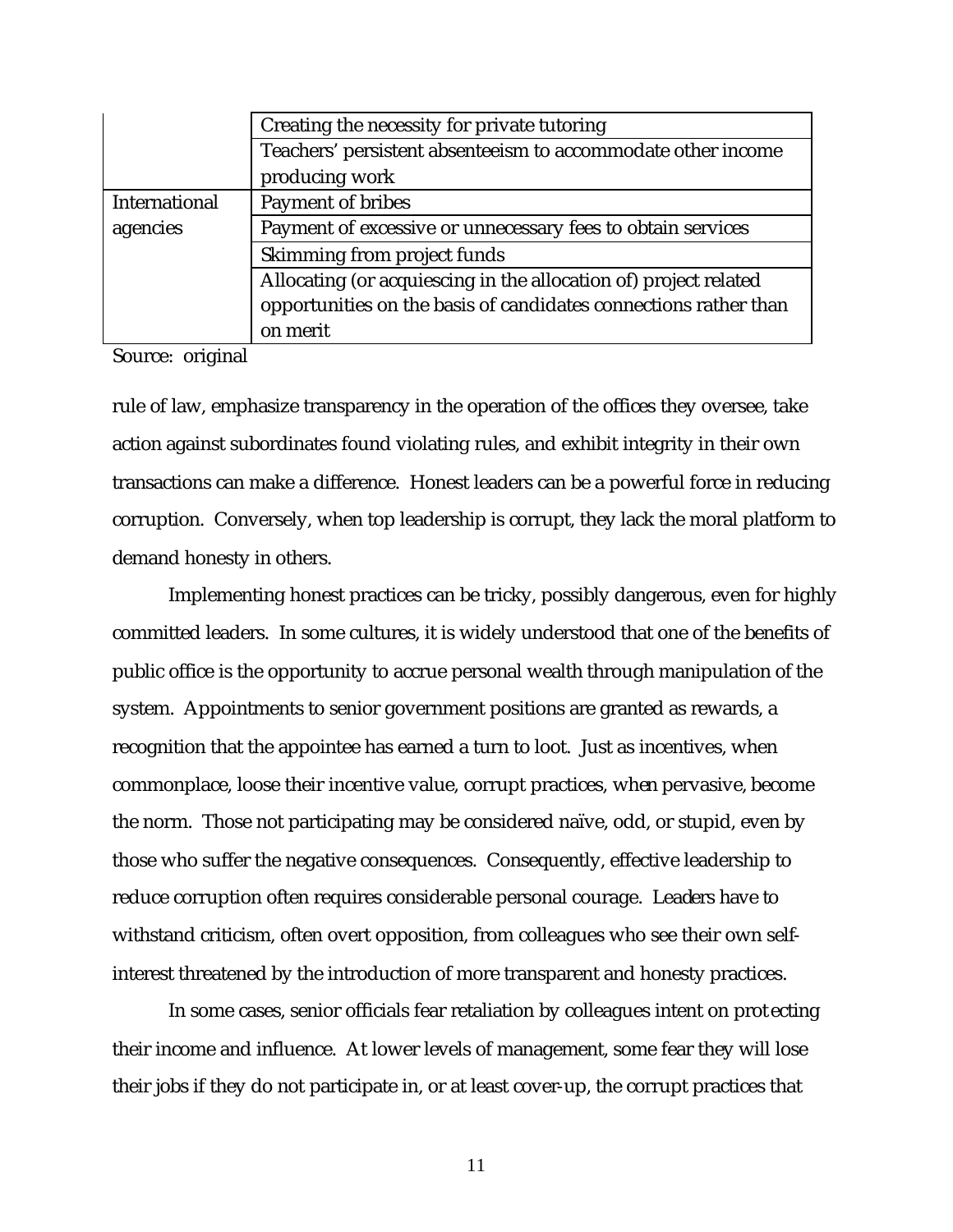may be going on around them. They confront a lead-or-bullets dilemma: They can participate and enjoy the fruits of their illicit gain or they can resist and risk professional and even personal injury. Nonetheless, the commitment of top leadership to honest operation) of the education system (e.g., greater transparency, introduction of a code of conduct) remains a central component in minimizing corrupt practices.

A second factor in minimizing corruption is that educators and government officials need a *clear code of conduct*. This may originate in a country's administrative or criminal code or be introduced by professional associations or unions. For example, in the United States, every state has a teachers' code of conduct. Teachers who violate it can lose their teaching license. At the same time, professional organizations have codes of conduct that apply to the specific activities promoted by those organizations. For instance, the American Educational Research Association has formulated a code of conduct for educational researchers; the American Evaluation Association has published a code of ethics for conducting education evaluations.

Educators need to know what behaviors might be constituted as corrupt practices, especially when proper professional conduct might run counter to social norms widely accepted outside of the education workplace. A code of conduct would, for example, clarify the propriety of and sets limits on accepting gifts in return for professional actions, even though gift giving may be considered appropriate in other social settings. However, codes of conduct alone do little to reduce corruption unless there are effective means of communication, clear sanctions for violating the codes, consistent enforcement, and top level support.

A third factor in minimizing corruption is the *creation or modification of organizational structures* and administrative procedures aimed at breaking the grip of entrenched practices.<sup>2</sup> A key element in this is a *clear, workable accountability system.* 

<sup>&</sup>lt;sup>2</sup> Decentralization is often advocated as a strategy for reducing corruption at central levels of government. However, this is a point of considerable controversy. Some argue that decentralization does little to reduce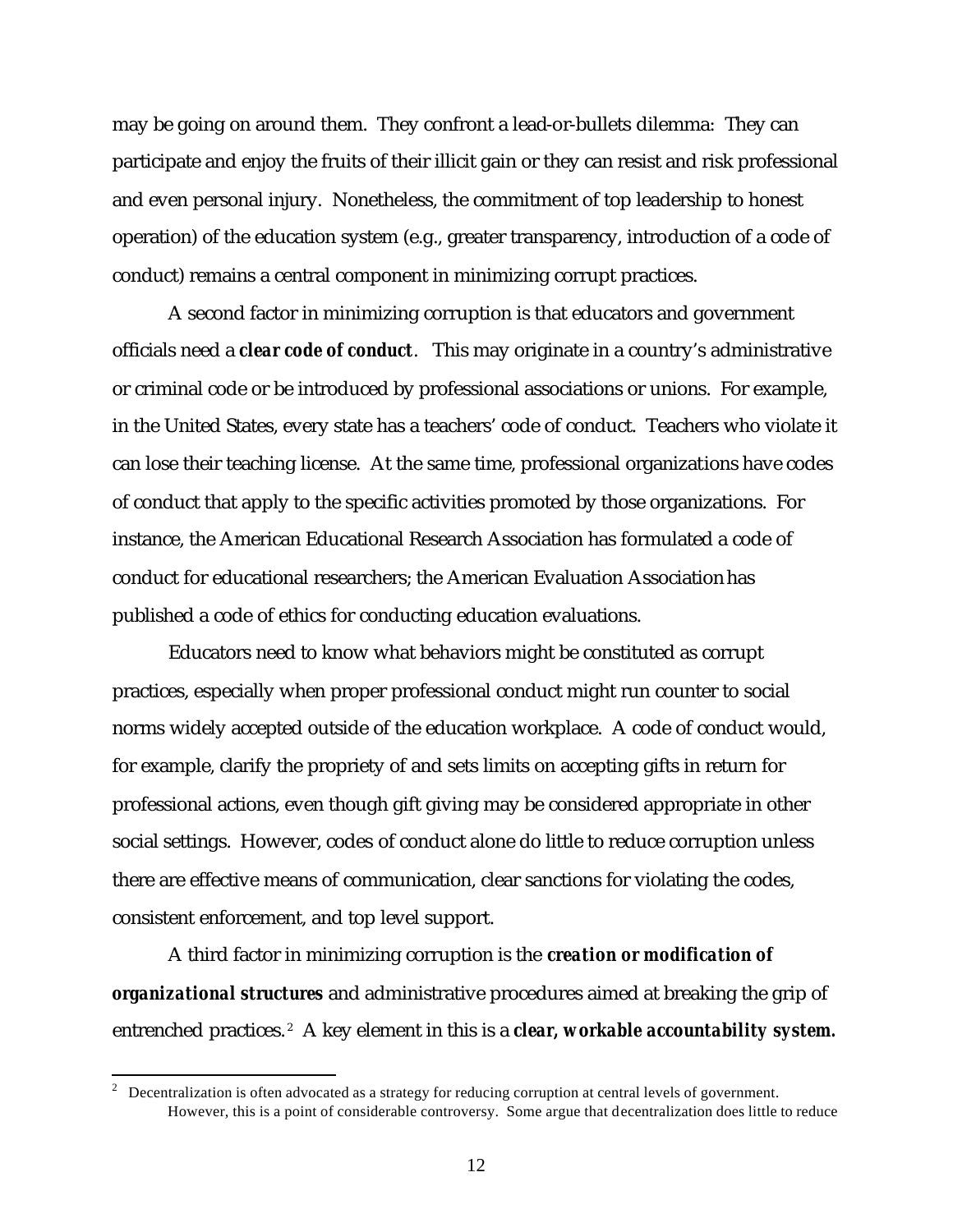To be effective, an accountability system must clearly state the rules and procedures associated with managing the education system, provide a mechanism for monitoring compliance, specify the consequences for non-compliance, and be consistent in enforcement. Box A illustrates how the creation of a new organizational structure helped reduce corruption in higher education in Azerbaijan.

Ironically, some accountability systems intended to reduce corruption sometimes fuel more corruption. Efforts to legislate corruption out of existence can backfire and inadvertently contribute problems worse than those initially being addressed. This occurs when a government's response to corruption is to add rules aimed at eliminating particular undesirable practices or behaviors in a piecemeal manner. As the number of rules grow and multiply, the rules can interact in unanticipated ways, operate at crosspurposes, and ultimately stifle legitimate reform.

#### **Box A: Successful practices in reducing corruption: Azerbaijan**

 $\overline{a}$ 

Faced with rampant corruption in admissions to higher education, the Government of Azerbaijan took admissions authority away from universities and vested it with a newly created State Student Admissions Committee. <sup>3</sup> This Committee now oversees the development and administration of a national university entrance examination and subsequent selection of candidates for places in all public universities. While broadly opposed by the universities, this Committee is widely credited with significantly reducing corruption in university admissions.

This was illustrated in pre-civil war Liberia. Given the complexity and corruption in the process of getting replacement teachers hired to replace teachers who died or left teaching (new teachers needed 29 official signatures to get on the payroll), headmasters were allowed to appoint temporary substitutes and let them cash the

corruption and only serves to push it to lower levels of the education system. See Chapman D.W., (2000). Trends in Educational Administration in Developing Asia*, Educational Administration Quarterly*. 36, 2, 283-308.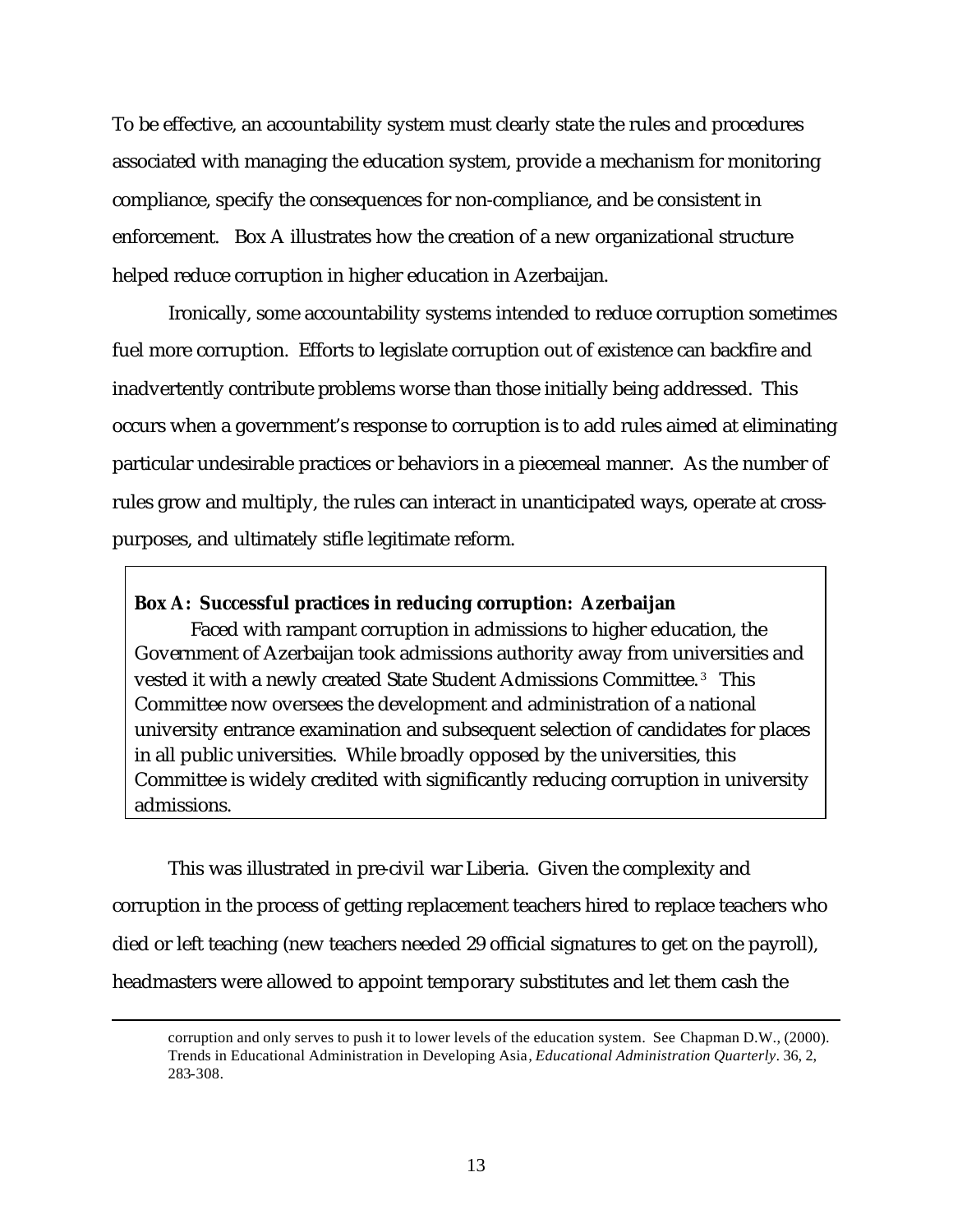paychecks of the teachers they replaced. Principals quickly realized that they could cash these paychecks and keep the money, without bothering to appoint a replacement teacher. This eventually led to a high incidence of "ghost teachers."<sup>4</sup> When district and central officials realized what was happening, instead of trying to eliminate the practice, they demanded a cut of the proceeds. Moreover, when the World Bank introduced a new education management information system (EMIS) in an effort to help strengthen management capacity, education leaders feared that improved school level data would expose the fraud. Though initially successful, the EMIS died within two years as headmasters refused to provide accurate school level data in annual school surveys. <sup>5</sup> An example in which government successfully implemented an auditing system in the education sector is provided in Box B. An example in which NGOs worked with schools to create greater transparency in the use of parental contributions to the schools is presented in Box C.

 3 Guluzadeh, A., Bakeer-zadeh, E., Minayeva, O. with Chapman, D. (2002). Sub-Regional Cooperation In Managing Education Reforms, Country Study: Azerbaijan, Manila: Asian Development Bank.

<sup>&</sup>lt;sup>4</sup> USAID (1988). Liberia Education and Human Resources Sector Assessment, Improving the Efficiency of Education Systems Project, Tallahassee: Florida State University and Washington D.C.:USAID.

<sup>5</sup> Chapman, D.W. (1991). The Rise and Fall of an Education Management Information System in Liberia. *Journal of Educational Policy*, 6, 2, 133-143.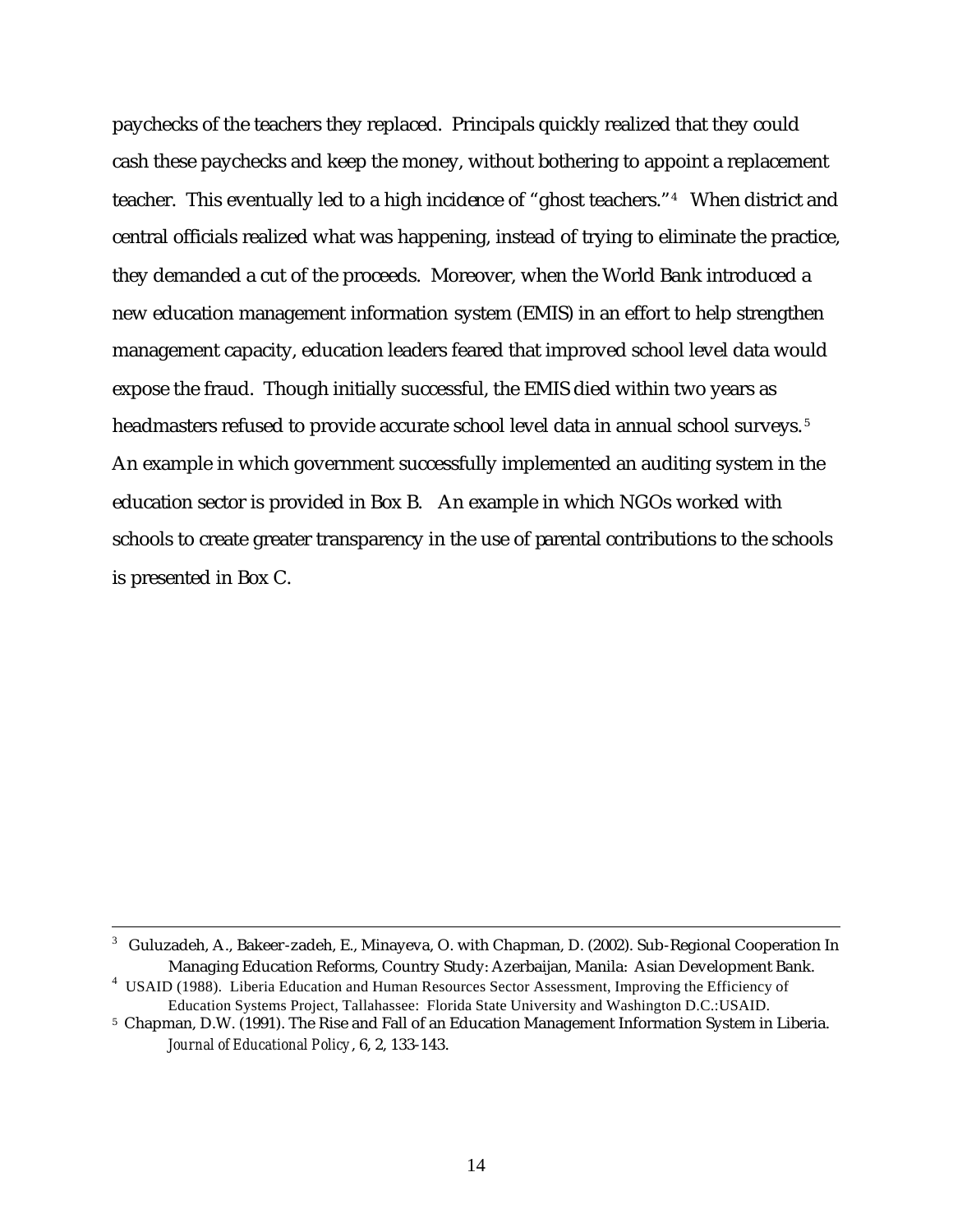# **Box B: Successful practices in reducing corruption: Uganda <sup>6</sup>**

 With World Bank support, the Uganda government conducted an audit of actual enrollments and funding flows in schools. Funds actually received by the schools were compared to the amounts dispersed by central government plus the amounts collected from fees assessed at the local level. The audit discovered major leakages of money. For example, only 13% of funds allocated for non-salary items like textbooks and supplies reached the schools. To promote transparency and fix the problem, all fund transfers to district education offices were published in the newspapers and broadcast on radio. Each primary school was required to post a public notice of all inflows of funds to the schools. Results were impressive. Within three years, 90% of non-salary funds provided by the central government were reaching the schools.

# **Box C: Successful practices in reducing corruption: Russia**

 $\overline{a}$ 

In Russia, schools typically request money from parents each year allegedly to enhance educational programs, repair/maintain school buildings, and obtain equipment and supplies, etc. Technically, such requests are not legal. Parents typically comply fearing retribution toward their students. There is little or no feedback to parents on how these out-of-budget funds are actually used or managed on a school-by-school basis. Under small grants to NGOs in Samara and Tomsk, Russia in 2002, an activity was initiated to assess parental attitudes and to work with particular school districts to make the planning and expenditure of these budgets more transparent and generate more parent participation in the budgeting process. As a result of extensive lobbying with school administrations, the out-of budget funds in several schools are now open and transparent, and parents are getting involved in how the monies should be spent (Management Systems International, 2002).

# Accountability systems can only operate in the context of *laws promoting*

*transparency.* These laws provide the broader legal and social frameworks that allow

<sup>6</sup> Siller, Donald (n.d.) Strengthening Basic Education through Institutional Reform: Linking Authority, Accountability, and Transparency, Policy Issues Paper, Washington: USAID, (draft). See also, World Bank PREM Notes 23, "Using Surveys for Public Sector Reform," May 1999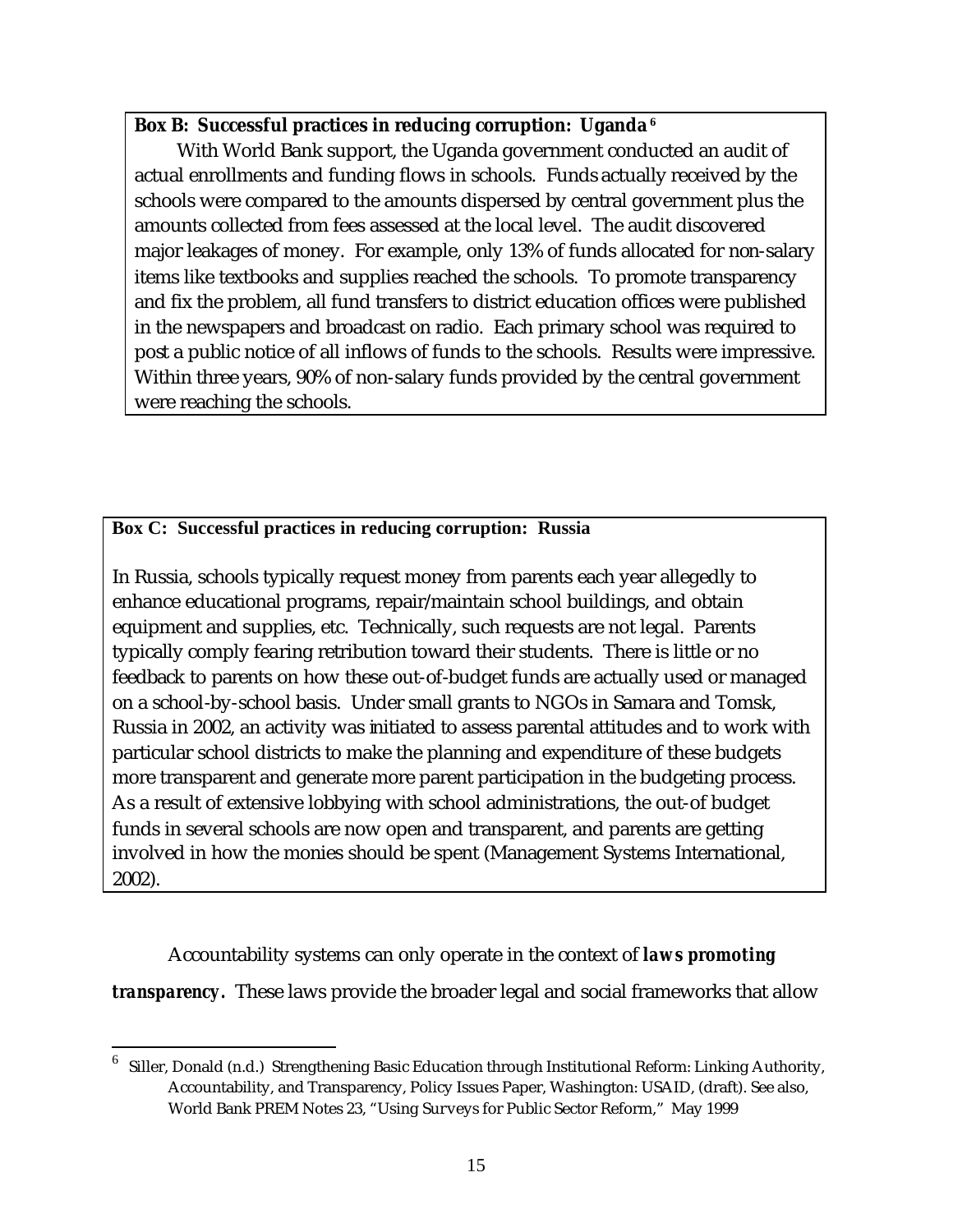the flow of information needed for accountability systems to work. These laws have an impact on reducing corruption only when two other conditions are met. The first is the operation of a *free press* that can utilize these laws to help expose questionable practices. Only as evidence of inappropriate practices is widely available can a critical mass of public concern be mobilized. The second condition is the engagement of citizens willing to push for honesty in the operation of the education system. Within the education system, citizen involvement is often in the form of parent-teacher associations organized around specific schools or community advisory groups organized by local non-governmental organizations (NGOs). Box D presents an example of the impact of increased transparency on teacher deployment.

#### **Box D: Successful practices in reducing corruption: Gambia <sup>7</sup>**

 $\overline{a}$ 

The introduction of an education management information system in Gambia helped reduce the role of favoritism in teacher assignments. The EMIS provided an objective means of tracking and ranking teachers by seniority, language abilities, subject specialization, and other factors that were supposed to be used in assigning teachers to schools. The availability of this information constrained the assignment of teachers on the basis of such factors as family connections, personal friendships, or other forms of personal influence.

While *community engagement* and collective community action can play an important role in fighting corruption, such action can be difficult to foster. Success depends on the perceived benefits of reducing corruption as opposed to the costs community members may incur for their efforts. However, for community engagement to be effective, it often needs to be supported *by community level training*. Citizens frequently lack experience in how to hold their local schools accountable for effective financial and personnel management. For example, a recent study of parent

<sup>7</sup> Department of State For Education (2001). Education Management Project: Output To Purpose Review: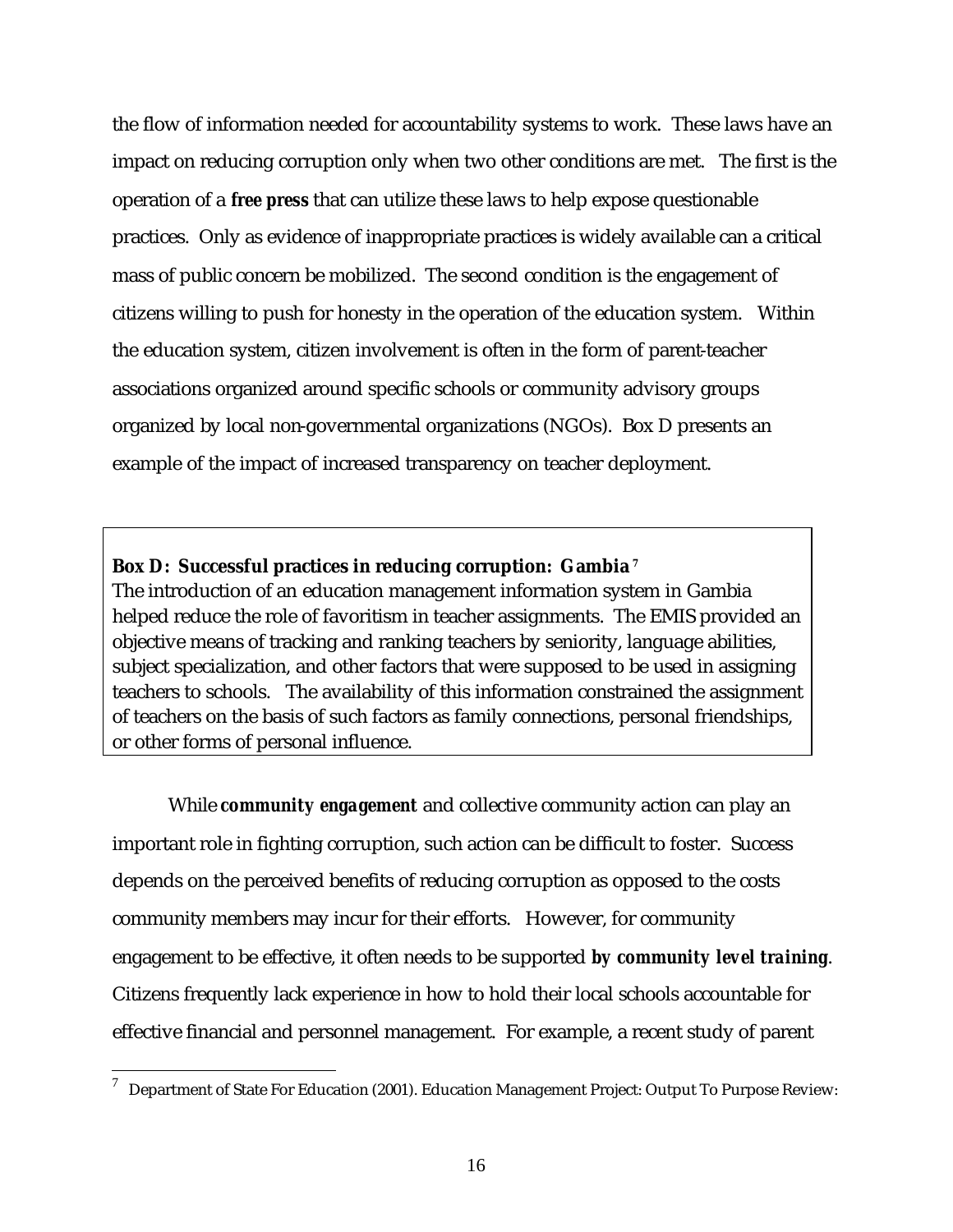perceptions of effective schools in Ghana found that many parents considered a school to be effective if strict student discipline was maintained and no one complained about the school. <sup>8</sup> Community members had little framework for knowing other dimensions on which they might judge their local school. Such training should be aimed at helping community members understand (a) the characteristics of an effective school, (b) what headmaster and teacher behaviors they should look for in assessing the effectiveness of those educators, (c) their own legal rights as parents and community members to information about school budgets, expenditures, procedures, and operational decisions, and (d) the sanctions they as community members can bring to bear on underperforming schools. An example of where citizens have been able to work effectively in monitoring school practices is presented in Box E.

In some countries, the operation of *non-governmental organizations* (NGOs) has been effective in helping to minimize corruption.<sup>9</sup> However, in some countries, a number of development-oriented NGOs sprang into existence solely as a means of

17-19 January 2001, Government of Gambia.

<sup>8</sup> Chapman, D.W., Barcikowski, E., Sowah, M., Gyamera, E. and Woode, G. (2002). Do Communities Know Best? Testing a Premise of Educational Decentralization: Community Members' Perceptions of their Local Schools in Ghana, *International Journal of Educational Development,* 22, 181-189.

<sup>&</sup>lt;sup>9</sup> For good discussions of NGOs, see: Edwards, M. (1999). International development NGOs: Agents of foreign aid or vehicles for international cooperation, *Nonprofit and Voluntary Sector Quarterly*, 28, 4, 25-37; Bies, A.L. Moore, A. and DeJaeghere, J. (2000). *Consultancies and capacity-building: Considerations of mutual fit, mutual learning, and mutual benefit*. Paper presented at the annual meeting of the Association for Research on Nonprofit Organizations and Voluntary Action, New Orleans; Bartlett, K. (2000, March). *Supporting NGOs working in education: Nurturing ideas and approaches and mainstreaming these through partnership*, Paper presented at the annual meeting of the Comparartive and International Education, San Antonio; DeJaegher, J. (2000). *NGO partnerships in education: A framework of opportunities and obstacles*, Paper presented at the annual meeting of the Comparartive and International Education, San Antonio; Sweetser, A.T. (1997). *BRAC's non-formal primary education: Customer focused evaluation of the world's largest NGO*, Advancing Basic Education and Learning Project, Washington DC: Academy for Educational Development.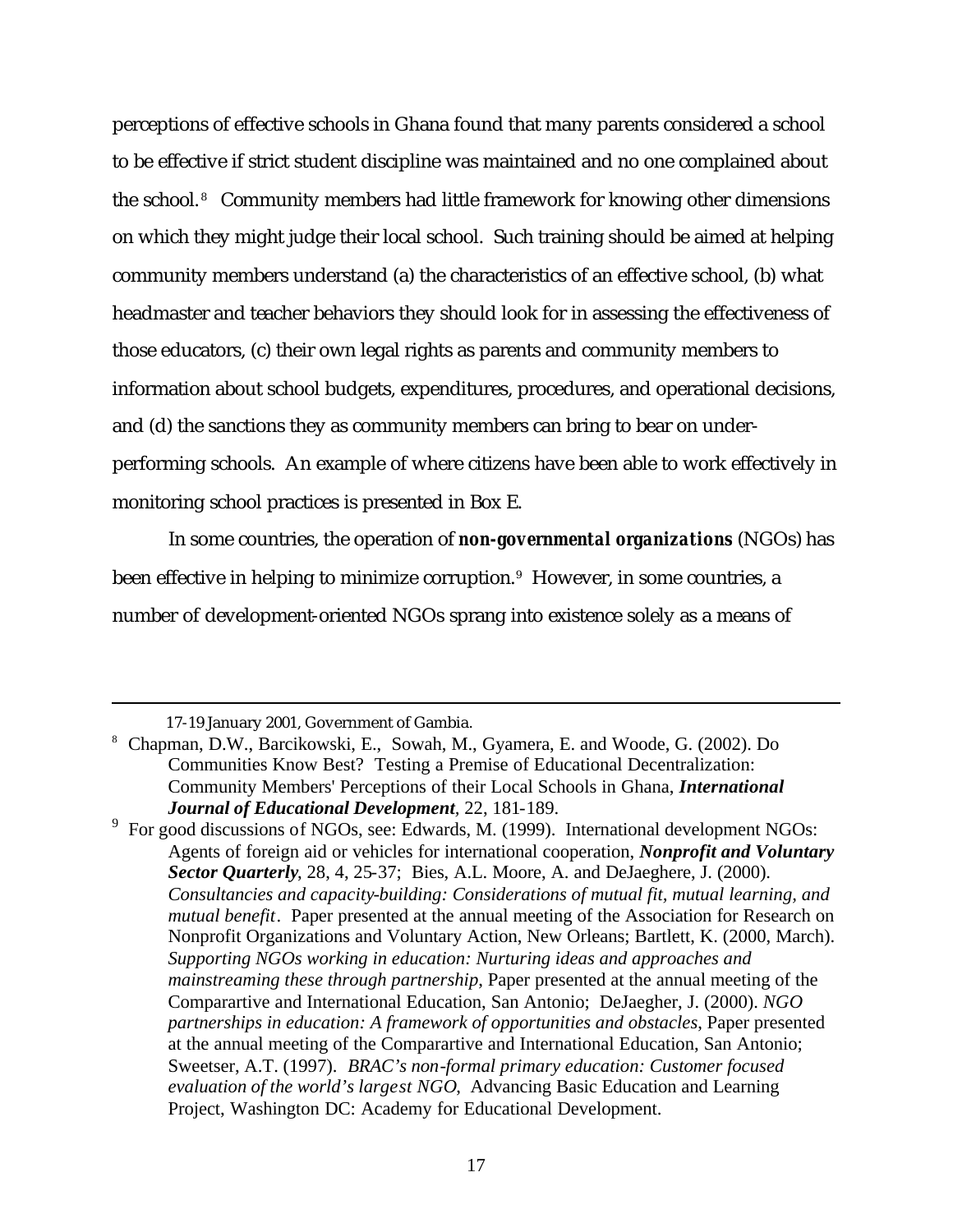#### **Box E: Successful practices in reducing corruption: Indonesia <sup>10</sup>**

 In some countries, the handling of community generated funds for the local schools is highly susceptible to corruption. In Indonesia, however, these funds are often allocated with minimum corruption, due to the involvement of the parent association in deciding how these funds are to be used and in monitoring to ensure that the funds reach their intended destination. At the beginning of the school year, representatives of the parent association meet with school officials to establish a plan for how community generated funds will be used. School officials provide detailed accounting of expenditures to the parent association during the year. The system works because (a) the use of these funds is highly structure, (b) expenditures are highly transparent, and (c) the community attaches considerable importance and pride to the success of this scheme.

capturing these development funds, sometimes led by individuals more interested in the money than in development. As more funds have been routed through NGOs, there is growing evidence in some countries that NGOs can be just as corrupt as governments.

Where corruption is a symptom of a structural or operational flaw in the education system, governments and international agencies are unlikely to suppress it with more laws, at least until they have *addressed the underlying problems* that fuel the behavior. This may require efforts to *change the incentive systems* that fuel corruption. It is likely that corruption motivated by insatiable greed, arrogance, and blind selfinterest may be influenced by some convergence of the strategies discussed above. However, it is also likely that the most insidious types of corruption in the education system – the petty corruption that shapes the day-to-day experience of students and their families -- are driven by more complicated dynamics.

For example, as previously pointed out, corrupt practices are sometimes perpetrated by teachers who are severely underpaid or whose salaries have not been paid for months. Their corruption may be interpreted by some as a reasonable

<sup>10</sup> Personal communication with M. Mertaugh, World Bank and World Bank (1990). *Basic Education*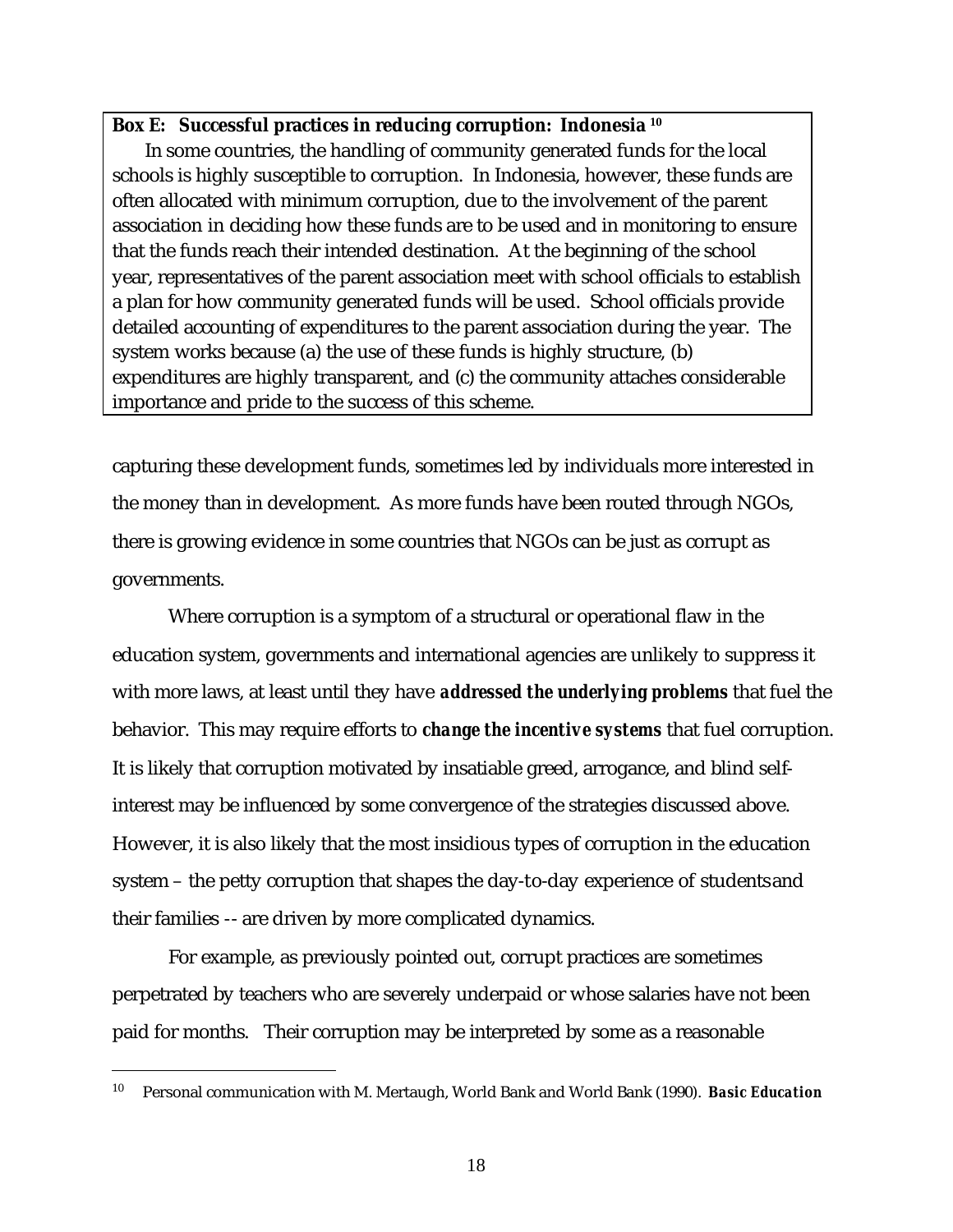adaptive response to a difficult situation. At one level, it is easy to be sympathetic. However, it is this very type of petty corruption -- and what it teaches students -- that poses the greatest risk to the long-term fabric of a society. Regardless of one's sympathies for teachers' motivation in turning to corrupt practices, once started, these practices are difficult to eliminate. While low salaries motivate teacher corruption, raising salaries does not nec essarily reduce that corruption (Di Tella and Schargrodsky, 2002). Raising salaries is a necessary but not a sufficient intervention to reduce corruption, once entrenched.

#### **Donor complicity in corruption**

Those international agencies providing development assistance funds are not without culpability in the corruption evident in some education systems. Three forms of complicity are of particular concern:

1. Donors have overlooked corruption in education when there were larger strategic political interests at stake. For example, when the U.S. is cultivating a country's assistance in a fight against terrorism or drugs, their participation in a coalition to support a regional peace plan, the rights to a house a military base in the country, or the country's vote in an upcoming issue in front of the United Nations, senior diplomats often do not want their efforts derailed by attention to corruption in what they may consider a marginal area of concern. Examples abound. American support was given to Barre in Somalia, Marcos in the Philippines, and Dow in Liberia even though U.S. officials were aware of corrupt practices in the use of American development assistance funds. Few, if any diplomats questioned the prevalence of corruption at senior levels in those countries, but other, more strategic, consideration prevailed. Much can be done to reduce corruption in the use of U.S. development assistance in

Study in Indonesia, Washington D.C.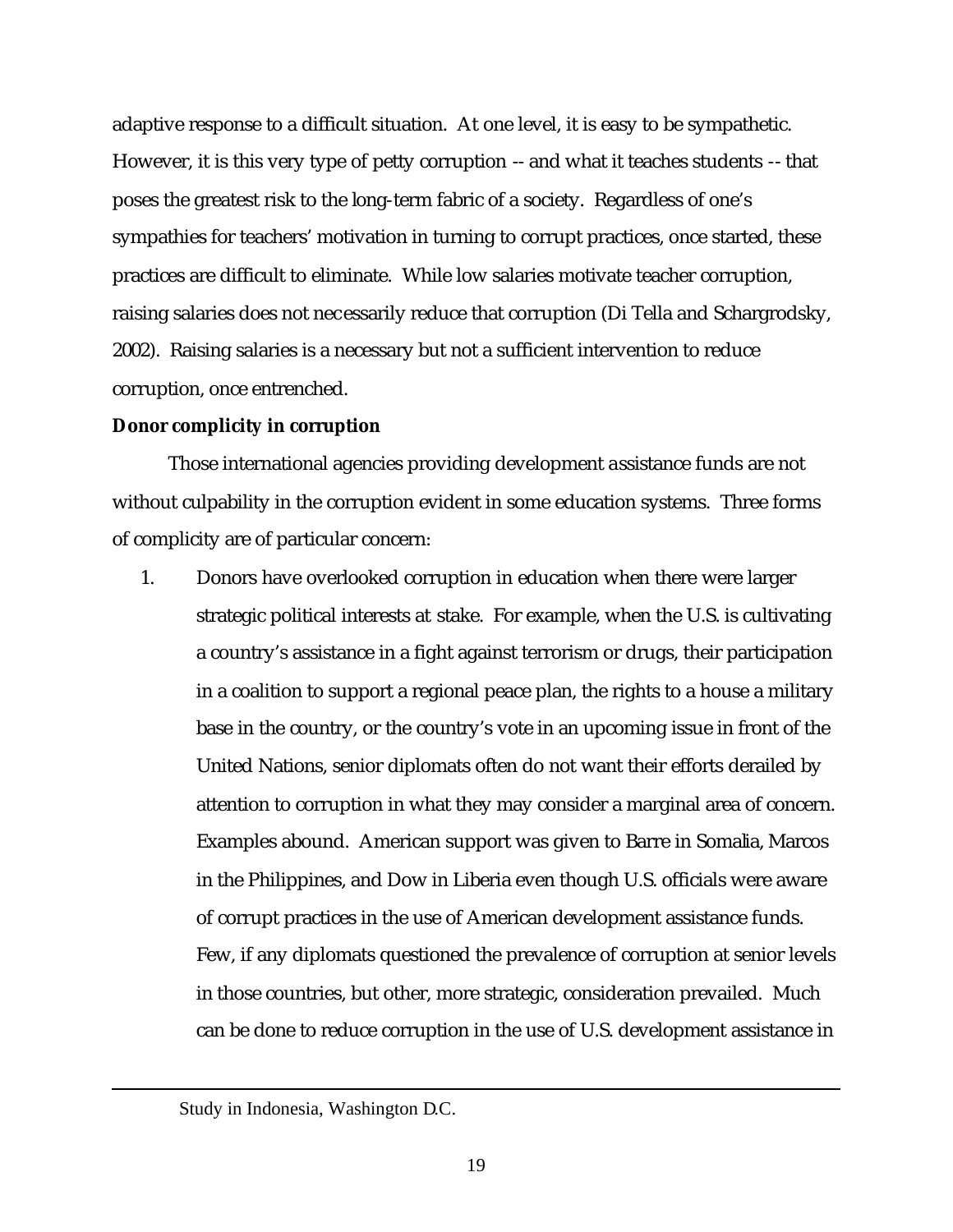the developing world, but only if the U.S. is willing to risk relationships and arrangements that may be crucial to other aspects of its agenda in these countries.

- 2. Money flow that exceeds absorptive capacity creates conditions that fuel corruption. When large amounts of money are infused into an education system that lacks sufficient numbers of trained personnel, clear procedures for handling the funds, or workable financial monitoring systems, both intentional and unintentional misallocation of funds is easy. What may start as unintentional misallocation may quickly shift to intentional misallocation when those in charge realize there are no sanctions for their actions. One way to reduce corruption is to better align the flow of development assistance with capacity to effectively manage those funds and the project activities those funds buy.
- 3. International contractors seeking to minimize corruption in the projects they manage are caught in a conflict of interests. There are few incentives for USAID contractors to fight corruption and there can be very real costs if they try. Contractors who refuse to overlook or condone petty corruption of counterpart staff often encounter resistance and delays in implementation that reflect badly on their companies and on them personally. If these delays impede progress toward project objectives, home companies may incur financial penalties within USAID's performance based payment systems. At a personal level, they may be seen as ineffective in managing their projects, a problem that can cost project managers their jobs. In short, those responsible for project implementation have few incentives and clear disincentives for resisting petty corruption.

As donor groups come to view corruption as a major impediment to sustainable progress in education development, they need to reconsider their own practices that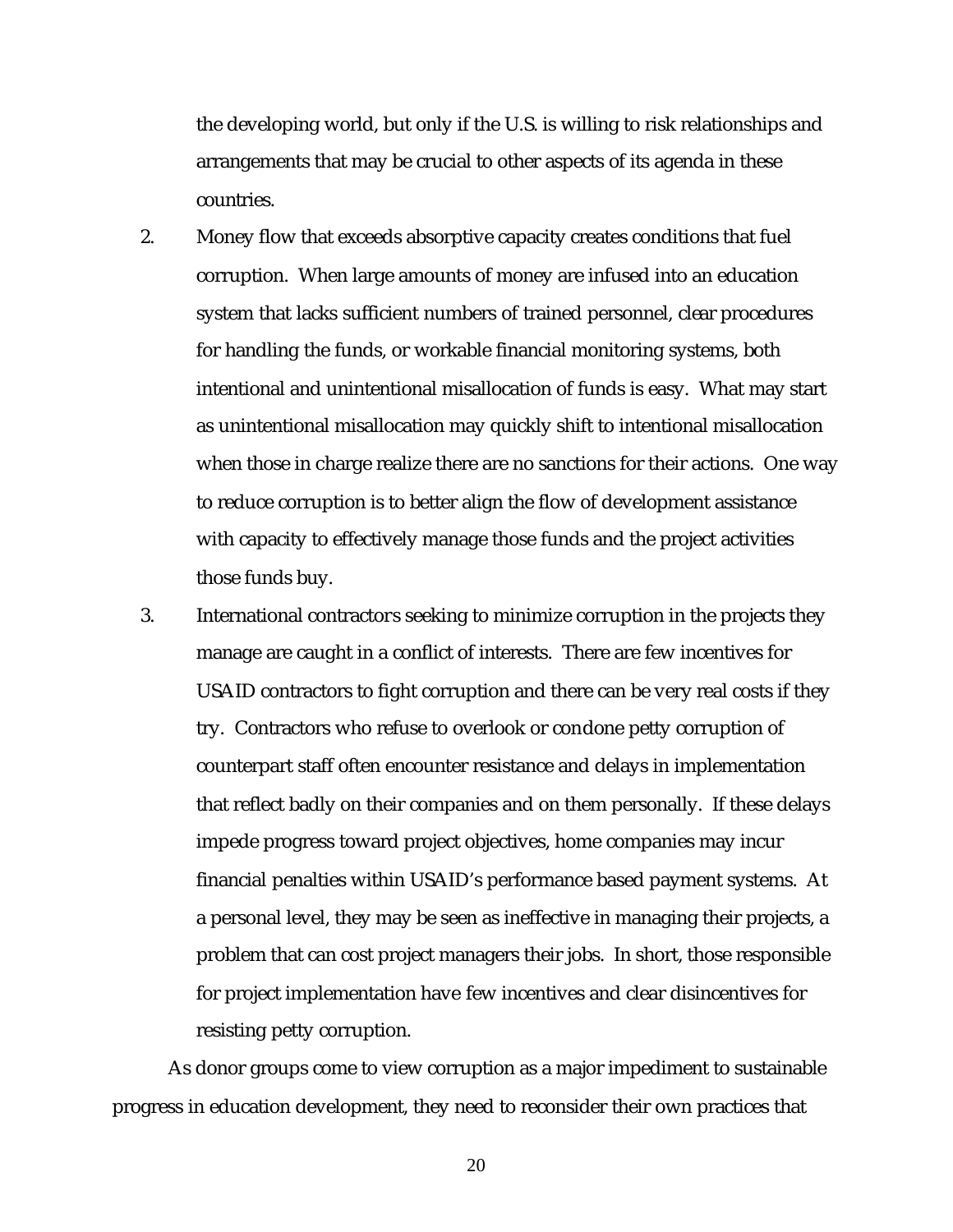overlook or tacitly condone it. They need to be willing to pay the price of enforcing rules aimed at minimizing corruption, even if this means withdrawing from important programs, risking important relationships, and jeopardizing the flow of assistance to innocent beneficiaries. Until international agencies are willing to incur these costs, they will continue to give confused message that is easy for aid recipients to ignore.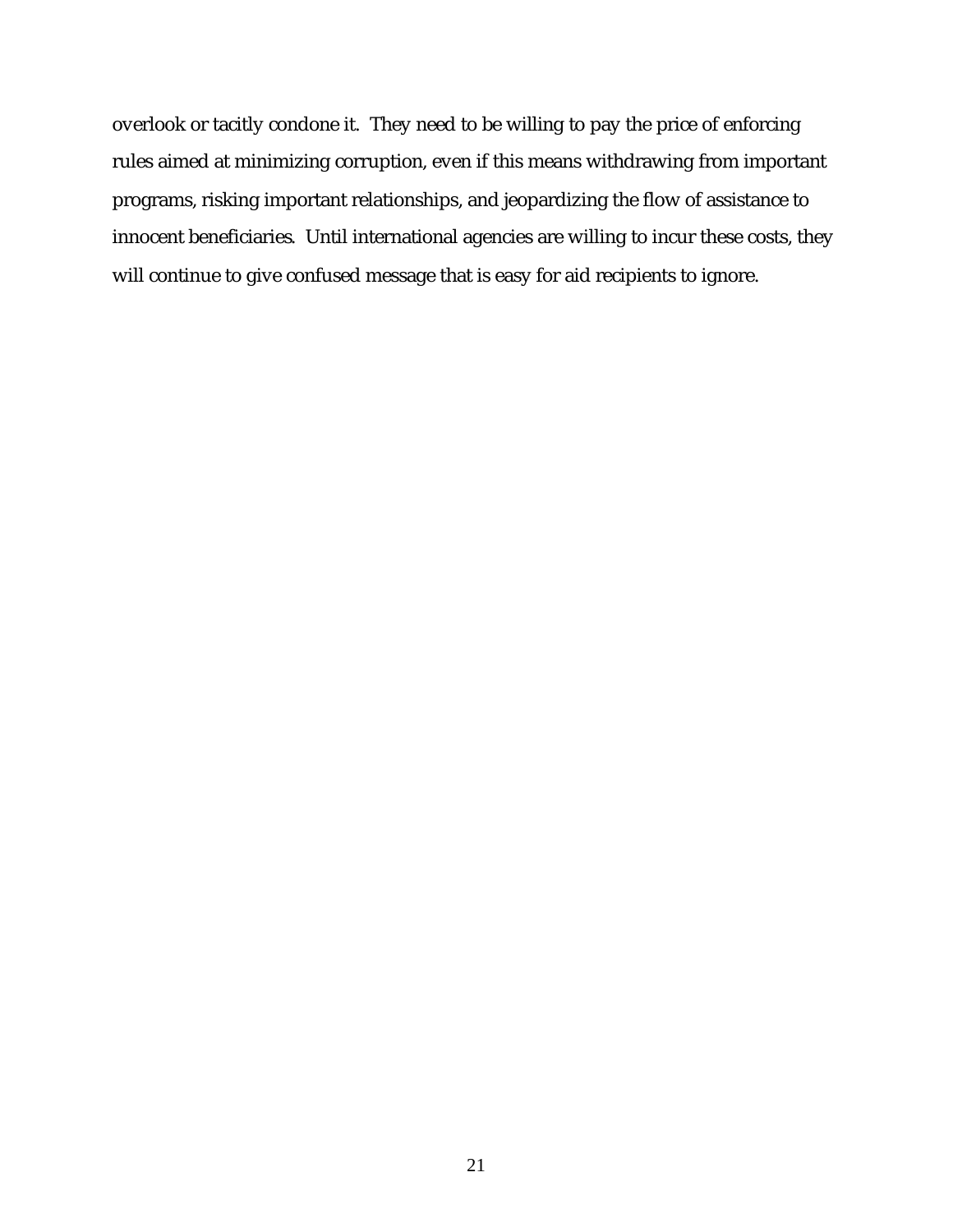# **Annex 1: Corruption in education: What does it look like? How does it work? Examples from the field:**

- An underpaid teacher, to make ends meet, charges students a "paper fee" in order for them to take the end of year national examination for their grade. Students must pass this test in order to progress to the next grade.
- The Director General of Secondary Education insists that transportation is a necessary condition for a donor sponsored secondary education project to succeed. Once purchased, the Jeep was assigned by the Ministry to the personal use of the Director General.
- A teacher training college was purchasing far more food than seemed necessary for the number of students enrolled. Staff were siphoning supplies for their personal use, justifying it because they had not been paid for four months.
- To be officially hired as a teacher, a person needed to secure signatures from 17 different offices across four different ministries. The people whose signatures were needed each expected a gift in return for their signature.
- The Director General for Vocational Education insists that the new technical training center be located in particular town of his choice. Within that town, the local elders insist that the center be built in specific location, even though the land was very expensive and not particularly convenient for the children. Later it becomes clear that the location was owned by the director general's brother-in-law.
- A district school inspector, while visiting a rural district, found the school seriously out of compliance with several Ministry regulations. The headmaster was concerned that the inspector's report could seriously damage his career. That evening the headmaster brought a goat to the inspector's guesthouse. After discussing the issue and exchanging the goat, the inspector decided that no report was necessary.
- An international adviser "borrows" money in a dollar-denominated project bank account, converts the money to local currency on the black market, then converts the money back to dollars using the official exchange rate. He returns to dollars to the project account and pockets the difference.
- The staff in the Statistics Office of the Ministry insists that international consultants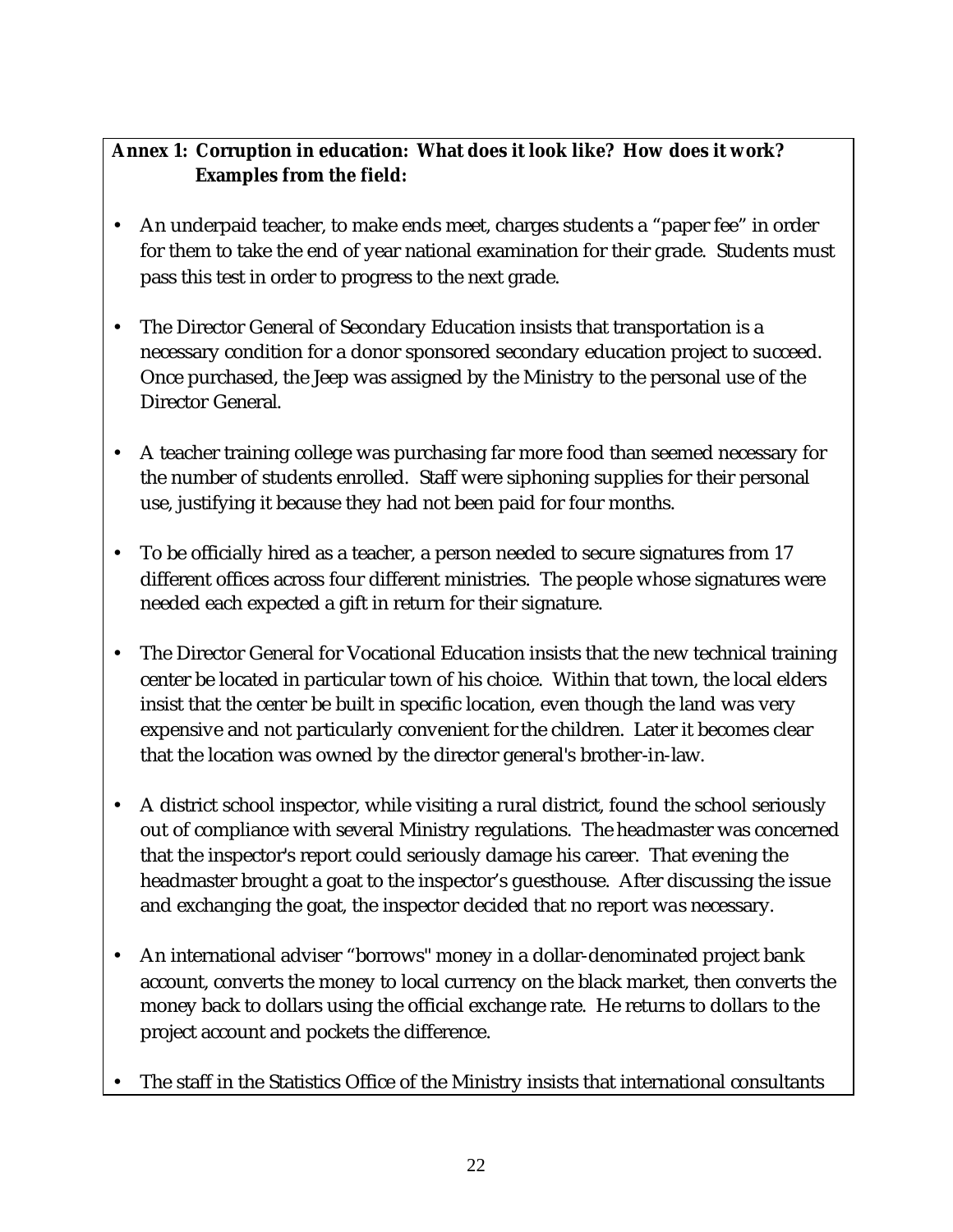pay a fee for the enrollment and school data they need, even though the data is for a project sponsored by a different office in the same Ministry. The consultant complains to the Deputy Minister. The Deputy Minister tells the Statistics Office to provide the data. The consultant receives the data, but it is incomplete and full of errors, even though the consultant knows the correct data are available.

## **Annex 2: People contacted in preparation of this paper**

Tracy Atwood, Resident Representative, USAID, Almaty, Kazakhstan (Personal conversation)

Kimberly Bolyard, Office of Education, Bureau for Economic Growth, Agriculture and Trade, USAID (Email)

Marc Cohen, Senior Education Specialist, Asian Development Bank, Manila, Philippines (Personal conversation)

Patrick Collins, USAID/W (Phone conversation, Email)

Todd Drummon Country Director, American Councils for International Education, Bishkek, Kyrgyz Republic (Personal conversation)

Ann Dykstra, WID Office, USAID/W (Phone conversation, Email)

Jon Gore, Deputy Director, British Council, Almaty, Kazakhstan (Personal conversation)

David Heesen, USAID (Email)

Jane Hutton, Deputy Director, Education Support Program, Open Society Institute, Budapest, Hungary (Personal conversation)

Jessica Leonard, Education Specialist, USAID, Almaty, Kazakhstan (Personal conversation)

Malcolm Mercer, Education Consultant, Wales, UK (Personal conversation)

Michael Mertaugh, Lead Education Economist, Europe and Central Asia Region, World Bank. (Personal conversation)

Yolande Miller-Gradvaux, Education Advisor, USAID/Africa Bureau/SD/ED, AED/SARA (Email)

Madelene O'Donnell, USAID/W (Personal conversation)

Donald Siller, USAID/W (Email)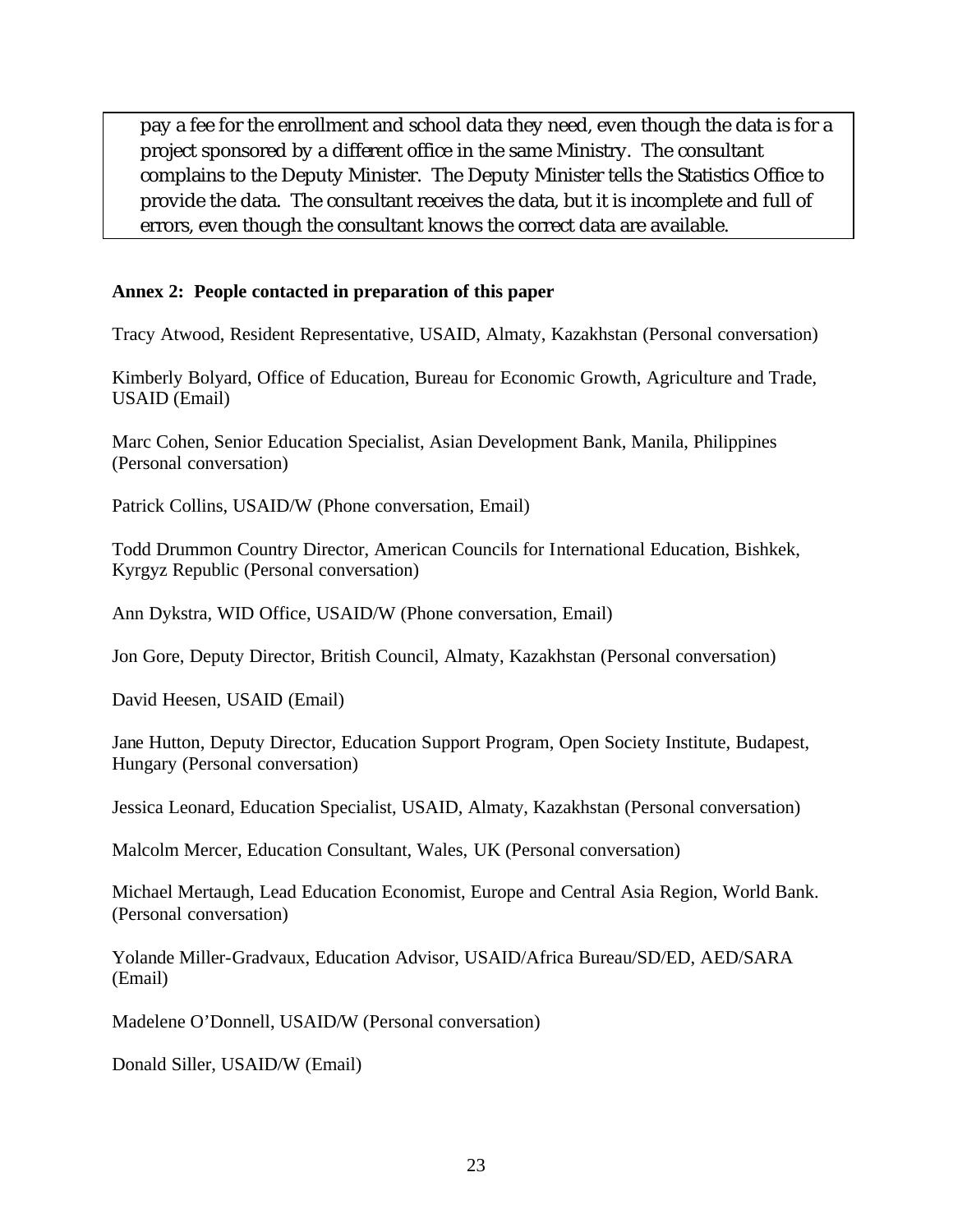## **Bibliography**

- Bennet, Nicholas. *Corruption in education systems in developing countries: What is it doing to the Young*. Available [Online]: http://www.10iacc.org/content.phtml?documents=112&art=126
- Bransten, J. 2001. World: Corruption said to be flourishing in Education. *Radio Free Europe*.
- Department of State For Education. Government of Gambia. 2001. *Education Management Project:Output To Purpose Review 17-19 January 2001*.
- Di Tella, R. and Schargrodsky. 2002. *Controlling corruption through high wages*. Available [Online]: http://www.people.hbs.edu/rditella/papers/high\_wages.pdf.
- International Institute for Educational Planning. 2001. *Background Document, Expert Workshop on Ethics and Corruption in Education*. Paris: UNESCO.
- Johnston, M. (n.d.). 1997. *Public officials, private interests, and sustainable democracy: When politics and corruption meet*. In Kimberly Ann Elliott (Ed.) *Corruption and the Global Economy*. Washington D.C.: Institute for International Economics, 61-82.
- OECD Development Centre. 1997. Giyduem, A. W. and Stasavagem D. *Corruption: The Issues*. Technical paper No 122.
- Tanzi, V. 1998. *Corruption around the world: Causes, consequence, scope and cures*. IMF Staff Papers, Washington D.C.: International Monetary Fund.
- USAID. 2002. *Strengthening Basic Education through Institutional Reform: Linking Authority, Accountability, and Transparency*. Washington DC: USAID.
- USAID. Center for Democracy and Governance, Bureau for Global Programs. 1999. *USAID Handbook on Fighting Corruption. Field Support and Research*. Washington DC: USAID.
- World Bank. 1990. *Basic Education Study in Indonesia*. Washington DC: World Bank.
- World Bank. 2000. *Anticorruption in Transition: A contribution to the policy debate*. Washington DC: World Bank.